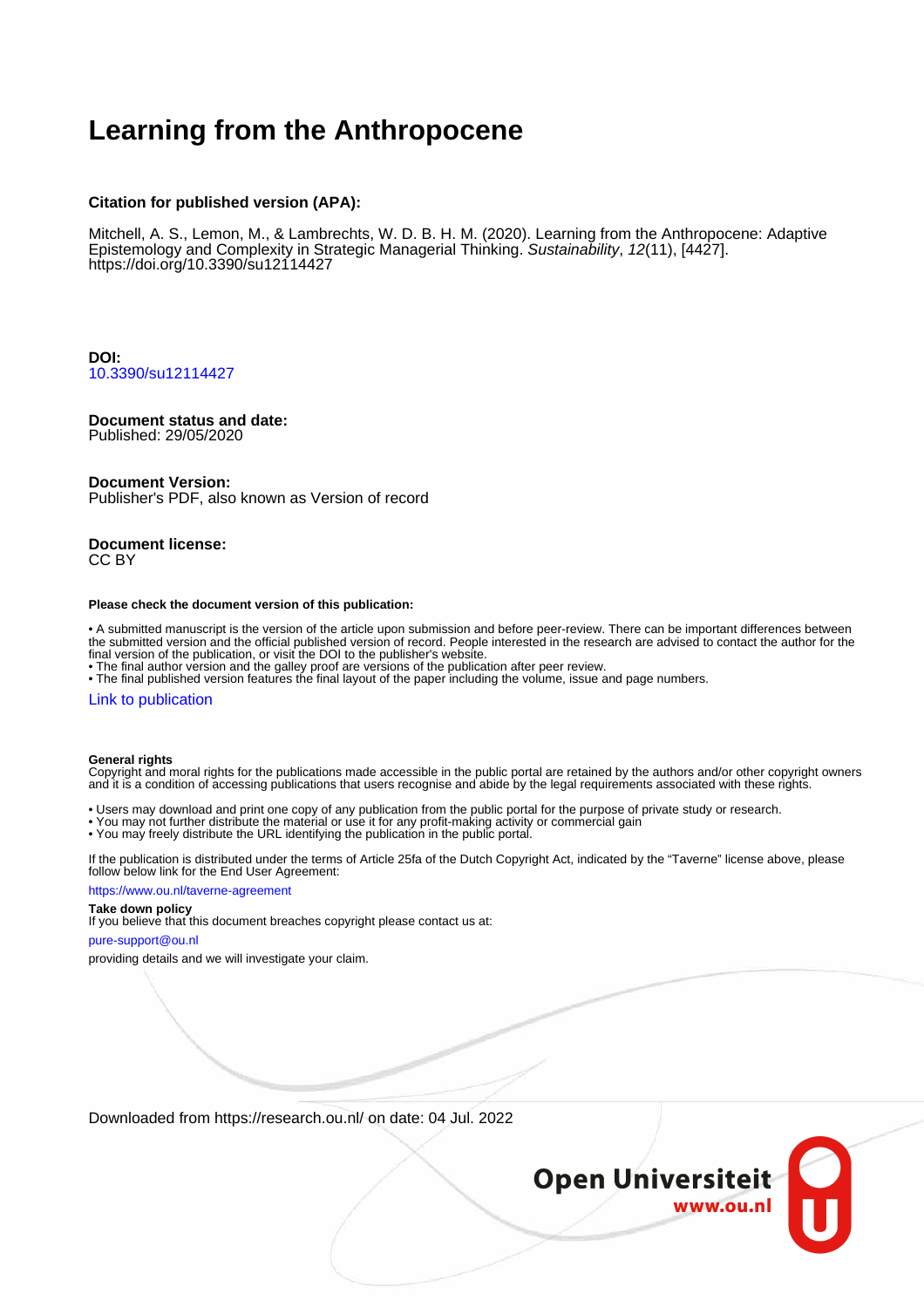



# *Article* **Learning from the Anthropocene: Adaptive Epistemology and Complexity in Strategic**

# **Managerial Thinking**

## **Andrew S. Mitchell 1,\*, Mark Lemon 1 and Wim Lambrechts 2**

- <sup>1</sup> Institute of Energy & Sustainable Development, De Montfort University, Leicester LE1 9BH, UK; mlemon@dmu.ac.uk
- <sup>2</sup> Department of Marketing & Supply Chain Management, Open University of the Netherlands, 6401 DL Heerlen, The Netherlands; wim.lambrechts@ou.nl
- **\*** Correspondence: andrew.mitchell@dmu.ac.uk

Received: 10 April 2020; Accepted: 28 May 2020; Published: 29 May 2020

**Abstract:** Turbulence experienced in the business and social realms resonates with turbulence unfolding throughout the biosphere, as a process of accelerating change at the stratigraphic scale termed the Anthropocene. The Anthropocene is understood as a multi-dimensional limit point, one dimension of which concerns the limits to the lineal epistemology prevalent since the Age of the Enlightenment. This paper argues that future conditions necessitate the updating of a lineal epistemology through a transition towards resilience thinking that is both adaptive and ecosystemic. A management paradigm informed by the recognition of multiple equilibria states distinguished by thresholds, and incorporating adaptive and resilience thinking is considered. This paradigm is thought to enhance flexibility and the capacity to absorb influences without crossing thresholds into alternate stable, but less desirable, states. One consequence is that evaluations of success may change, and these changes are considered and explored as likely on-going challenges businesses must grapple with into the future.

**Keywords:** epistemology; resilience thinking; adaptive management; anthropocene

## **1. Introduction**

Over the last few decades, a shift has occurred in the natural sciences and the way that scientists construe the relationship between humans and nature [1]. Although these commentators consider this an ontological shift, here it is argued that this is actually an epistemological shift that now allows for ontological linkages between coupled social and ecological systems (SES) to be explicitly recognised. The significance of this compels these systems to be thought of as coupled and reciprocally influential. One consequence of this is to recognise that the organism and its environment constitute the "unit of survival", such that we are "learning by bitter experience that the organism which destroys its environment destroys itself" [2] (p. 483).

In this conceptual paper, we recognise the need for business managers to strategically adapt to the reality that there can no longer be any such thing as a "business-as-usual" scenario under the rapidly changing world of the Anthropocene, and hence introduce an ecosystemic epistemology to support managers in undertaking such a fundamental transformation towards ensuring that their business concerns are more adaptive and resilient in preparation for multiple future scenarios. The current COVID-19 crisis provides a topical example of such unforeseen circumstances; it is hoped that the following paper will contribute to both a practical appreciation of these concepts and the opportunity for further research related to them.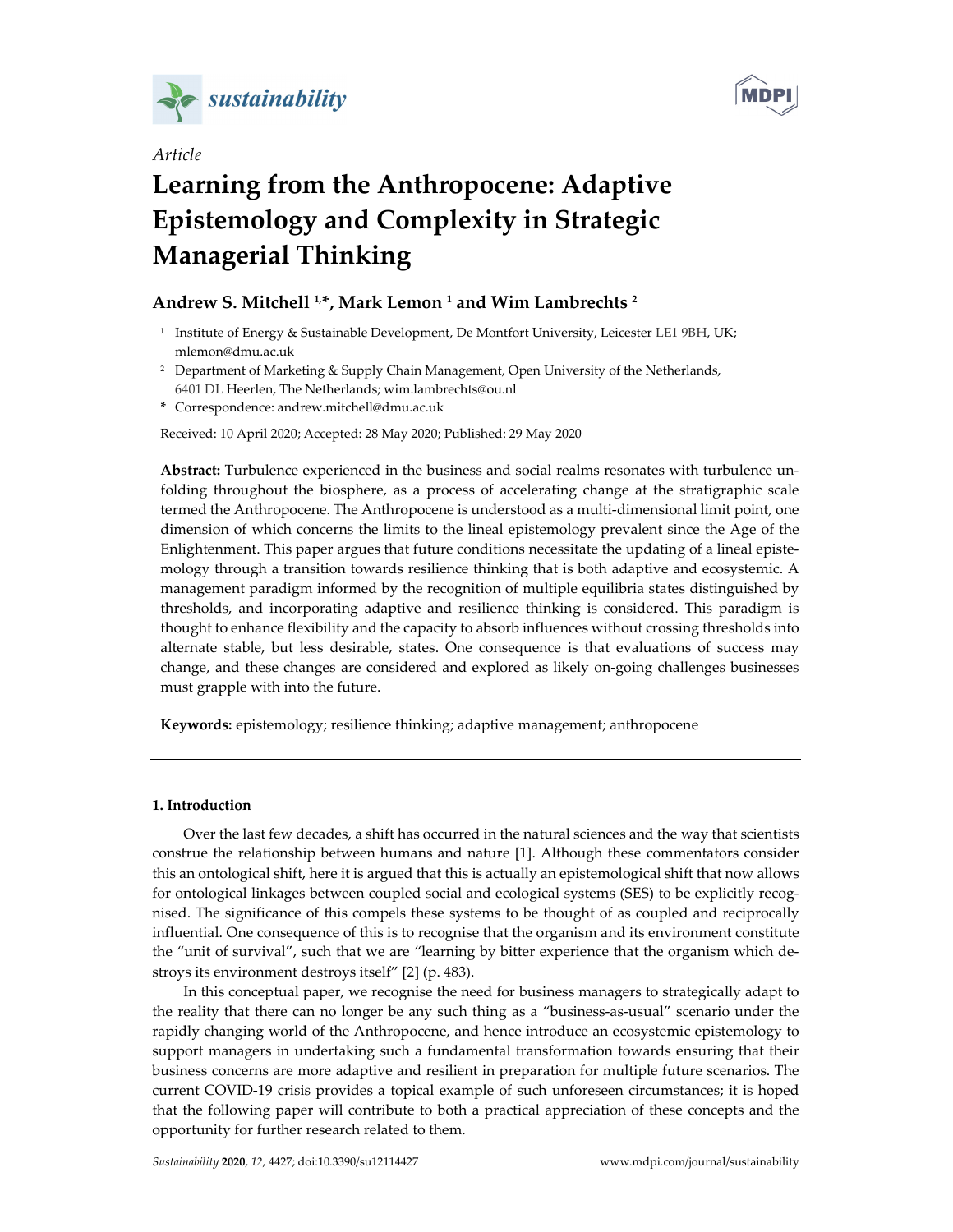By the start of the 21st century, accumulated evidence led stratigraphers to propose that humanity had presided over significant modifications to the planetary system at a scale that ushered in a new geological epoch they termed the Anthropocene, or age of the human [3–5]. The new epoch is characterised not only by the atmospheric greenhouse effect of climate change [6,7], but by a series of other impacts including, amongst others, hydrological systems [8], land cover and habitat fragmentation [9], advancing a sixth mass extinction event [10] and transgressing 'safe operating spaces' in complex biochemical and geophysical cycles [11,12]. When taken together, these and other similar events signal profound impacts on the planetary systems within which humanity is embedded and upon which it is existentially dependent.

While the origins of the Anthropocene have been variously attributed to the emergence of agriculture [13], the Industrial Revolution and the magnification of our own metabolic capacities by several hundred orders of magnitude [14], there is growing consensus that the origin point for the Anthropocene can be traced to the nuclear detonations of the Trinity tests in 1945 [15]. The evidence of human impacts on the biosphere is overwhelming. There is almost unanimous consensus that the climate *is* changing, and more troubling, that efforts to keep the increase in global temperatures to below a 2  $\degree$ C increase over pre-industrial levels are failing [16,17]. Even conservative emission scenarios place the planetary system on a positive feedback trajectory that exceeds a safe and habitable zone for huge areas of the planet [16,18–20]. The likely outcomes are escalating resource and climate wars, mass migrations, disruptions to social and economic infrastructure, and dire widespread poverty and chaos [21–23], with inevitable and significant impacts on various industries and organizations [24,25]. Climate change is seen as a 'super wicked problem', pointing towards the complexity of the problem, the uncertainty of cause and effects, and the urgency of solving it [26]. In light of the bleak forecast, it seems prudent that resources be shifted into developing ways of adapting to a rapidly changing set of circumstances, and to focus on building local and regional resilience [27,28].

Against the context of such widespread and far-reaching dynamics, it is difficult to even imagine how businesses could *not* be affected. Even using conservative and optimistic greenhouse gas emission values, modelled scenarios for climate change impacts have led some science historians, and others, to posit the collapse of Western civilisation as we know it [29–31]. From such forecasts, it is doubtful that any extant business model, as currently configured, will be able to maintain viability under such conditions. However, until such time as catastrophe strikes, businesses have a diminishing window of opportunity to shift their strategic thinking in ways that may help absorb the anticipated turbulence such dystopian future scenarios suggest we are on track for and to reduce their contribution to those scenarios.

While one might hope that such projections do not come to pass, the prudent option for businesses is to broaden the strategic worldview to take cross-scalar systemic influences into account. This paper introduces managers to the concepts of panarchy, ecosystemic epistemology, and adaptive management as potential contributions to accommodating cross-scalar influences in their planning repertoire. The next sections will explore how systems thinking underpins the concept of resilience and questions the reliance on lineal, and predictive, managerial thinking. This is then expanded to consider what resilience thinking might look like in a managerial context before considering how this, in turn, might contribute to the adaptive capability that is required to manage in conditions of increasing uncertainty and what transdisciplinary skills might be required to enable this.

## **2. Systems Thinking Revisited**

Since the early 1990s, and particularly with the publication of *The Fifth Discipline* [32], business managers have been exposed to a wealth of ideas drawn from a range of disciplines, including that of systems thinking (e.g., [33,34]). Those already familiar with systems theory will be comfortable thinking in terms of relationships, feedback loops, equilibrium states, and so on. They have also had the opportunity to apply them to their own organizations, but it is probable that these new ways of thinking about relationships were inwardly directed [35], mapping out and seeking to influence the relationship among departments, functions, or work streams and may have extended outside of the boundary of the organization to include the supply chain as one set of relationships, and the demand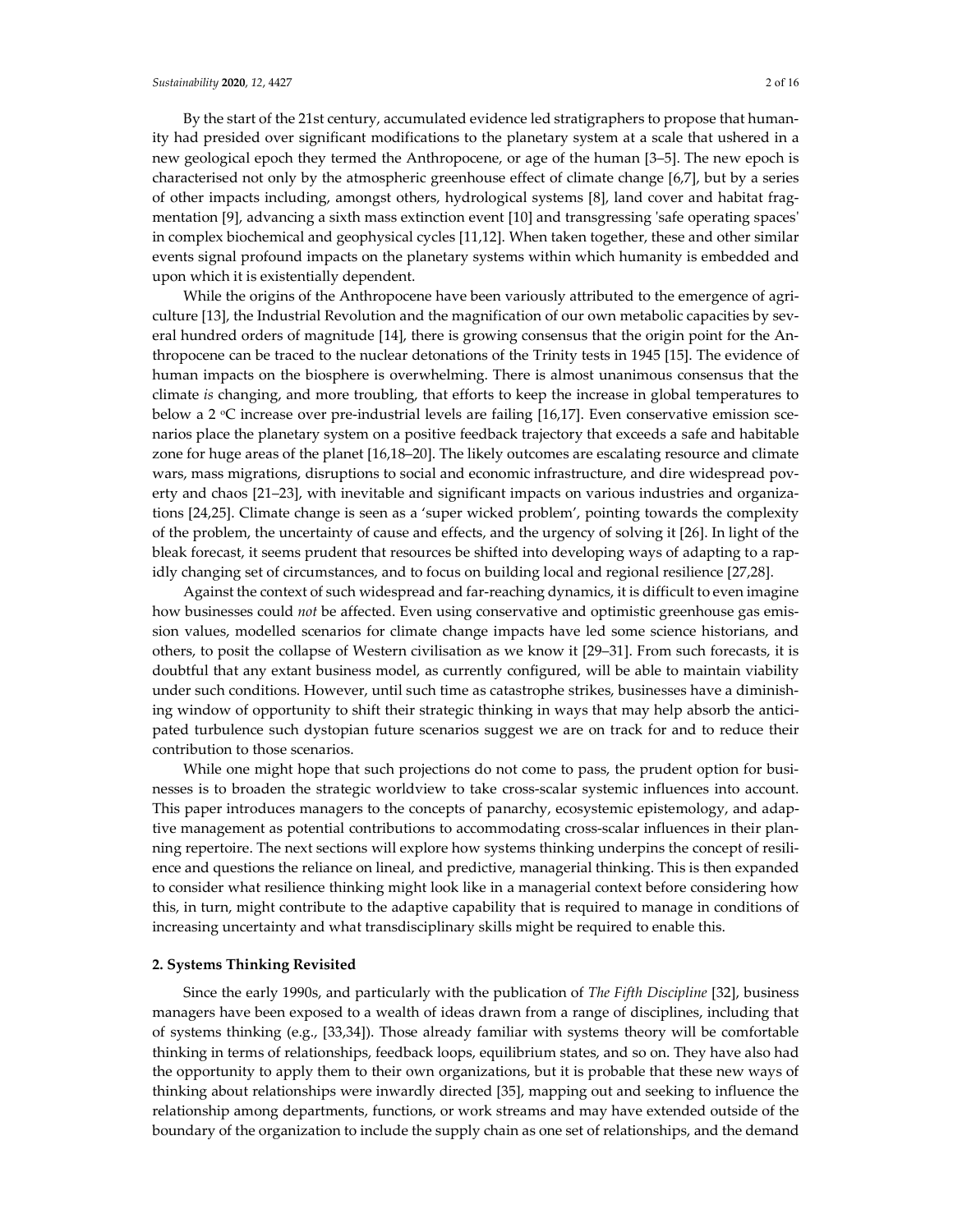might have been applied to considering market place dynamics and competition. Part of the methodology of systems thinking is to bound the system of interest. That is, to decide what is included within the boundary of the system, what is considered important, what is excluded and of lesser importance. Again, this is standard practice in applied systems methodology and it helps clarify the focal system so that it can be further investigated. The analyst distinguishes a perspective taken as an observer, and the character attributed to that distinguished focal system is constituted in the perspective taken by the observer.

The discipline of second-order cybernetics (or systems thinking) is an attempt to explicitly map the observer into the system observed [37,38]. Put differently, if the boundaries of the system of interest are determined by the observer, then the observer's epistemological fingerprint is all over the focal system. But the complexity quickly multiplies because the fingerprints of any observer also express assumptions about the observed system's network of relations, the dynamics of reciprocating influences, and evaluations made about whether these are to be included in the process of distinguishing what constitutes a system of interest. In other words, a system doesn't exist until such time as it is brought forth by an observer in the act of distinguishing the system [39]. Bateson considered this process of distinction and how it generates information as the "difference which makes a difference" [2] (p. 453; original emphases removed), itself denoting relationships among the variables.

Consequently, the boundaries of a focal system are fluid depending on the observer's distinctions and there is no perspective from outside the system to validate the distinctions. A distinction can only be validated with respect to its viability [34,36], or the degree to which it is adequate [40], that is, whether or not it fits a set of criteria. Using this criterion of viability to evaluate the validity of how systems are bounded is not unproblematic, because it collapses into recursivity when the criteria for viability are acknowledged to also have been determined by an observer. As a result, systems analysts have to be both humble, for they cannot claim any access to perfect knowledge, and also open or receptive to alternate perspectives.

This paper proposes two arguments. The first is that the boundaries of the focal system are extended to include not only all businesses, but the economic system itself which is nested within the social system, which in turn is nested within the ecological system of the biosphere [41]. The biosphere system is a convenient limit point because events outside of the planet's atmospheric boundaries tend to affect life at scales of time far beyond our common concerns; this also suggests that the 'bottom line' is ecological and not economic. This also resonates with Elkington's [42] recent criticism of the use of his Triple Bottom Line model and more specifically the trade-off accounting approach. His call to rethink the system points towards the current inability of business approaches to deal with the complexity and uncertainty of wicked problems [43].

When business is located within a nested hierarchy of system scales, it becomes meaningful to start mapping the influence of variables at these larger scales on the focal systems, such as activity within the economic sector. It reminds, or possibly informs, business managers that the site of dayto-day operations does not exist as an island but is intimately connected with changes that are going on at different scales including the scale of planetary processes [44], such as climate change [7,45] and the advent of the Anthropocene [3,5].

The second argument advocates for prudence to be exercised when developing strategies for working within the context of systemic fluctuations, and proposes that managers draw on ways of thinking and acting that are adequate in terms of scalability and reflexivity. An ecosystemic epistemology [46,47] called resilience thinking is considered as a potential contribution [48]. As a way of thinking, it has been enacted through a coherent set of practices from the domain of natural resource management that enable actors to adaptively manage processes under conditions of change and uncertainty [49,50], and offers an alternative to lineal thinking which gives rise to command and control strategies for increasing efficiencies and maximising yields [51].

As noted earlier, this is intended as a conceptual paper introducing business managers to a set of concepts located within a broader ecosystemic epistemology (e.g., [2,41]). In so doing, we seek to build upon the earlier work of systems researchers and theorists [32,34–36] by applying these ideas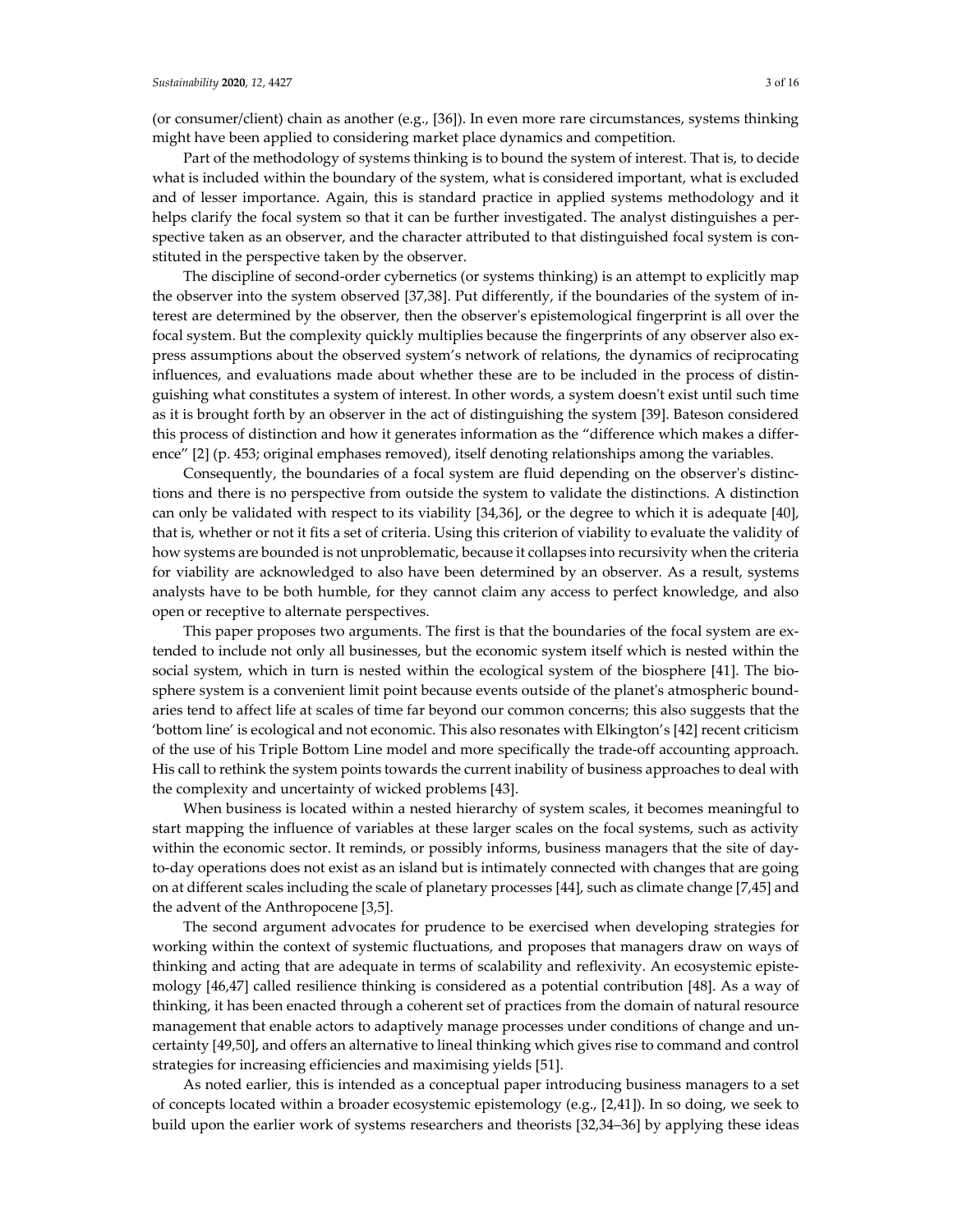to some of the challenges faced by businesses as they navigate the uncertainties of the Anthropocene through locating these within an ecological frame of reference [43]. Our contribution here is to test these concepts for their broader explanatory value and degree of 'fit' [40] with some of these challenges, and to encourage subsequent research into how these might be operationalised directly given specific and concrete applications. Consequently, in the following section we discuss these concepts in more detail, and thereafter explore their applicability within the business domain.

## **3. Epistemological Transitions from Lineal to Ecosystemic and Resilience Thinking**

It is proposed that the Anthropocene epoch represents a limit point in at least a dual sense. First, it is a limit to human endeavour as it is currently imagined and predicated on the idea of unlimited growth and unending progress [43]. It is increasingly self-evident that a finite planetary system cannot support infinite growth, and that the continual utilisation of minerals and organisms as commercial resources undermines the capacity of the planet to dilute and process humanity's wastes and sustain life. Hence, the Anthropocene represents a limit point to the *modus vivendi* of modern Western civilisation.

The Anthropocene also represents a second limit point resulting from the first. This stands as a stark reminder of the limitations to a way of thinking or epistemology originating with the Enlightenment. On one hand, such thinking reduces the world to disconnected and atomised components, and on the other, positions the relationship between *Homo sapiens* and the rest of Nature as predicated on control, mastery, and competition. This is the narrative of humanity, in the spirit of Bacon, Newton, and Descartes, as bending and subduing Nature to do man's (sic) bidding [52,53]. There are, of course, also extensive examples of cultures that do not pursue this approach but act in unison with nature and/or respond to its vagaries without the illusion of control [54].

## *3.1. Lineal and Ecosystemic Epistemology*

The reductionistic way of thinking is referred to, following Bateson [2], as 'lineal' rather than linear, as it neither describes geometric space, nor does it have the capacity to loop back on itself. As noted above, the lineal epistemology is characterised by a reductionism through which wholes are broken apart analytically into constituent parts and the concept of feedback removed. The potential for reflection may also be restricted to the general reproduction of what has gone before rather than the need to consider how contexts are emergent, i.e., qualitatively different, and requiring of a correspondingly adaptive response.

It is important to point out in passing that what is meant here by epistemology is not the same as a 'mental model'. A mental model is a representative explanation of how the world is thought to work [55,56], and as such is shaped and informed by one's epistemology. Epistemology is broader in that it not only includes ways of understanding how the world is thought to work, it also references the processes through which explanations are generated, what is selected or excluded from attention, the critical and analytical techniques by which the boundaries for knowledge generation processes are defined [46].

Lineal epistemology struggles to adequately account for systems and their complex and changing relationships. Although few might admit to living within a lineal epistemology, its influences permeate many aspects of life, including the dominant economic model which pursues limitless growth on a finite planet. Such thinking is characterised by the bracketing of experience that excludes recognition of reciprocal and mutually specifying influences among interacting processes, such as between systems and their contexts.

A further, more subtle impact of a lineal epistemology is how it endorses the mythology of progressivism – that the next generation will automatically be better, more advanced, than the previous. This cultural narrative underpins the economic model that holds growth as the prime objective, and by which the success of a business is judged [43]. The myth of progressivism has its origins in the admirable and noble attempt to improve well-being through "progressively diminishing the pains and frustrations imposed on human beings by their situatedness in a world of experience structured by time and space" [30] (p. 47). Progressivism expresses a "deep seated human craving" [30] (p. 66),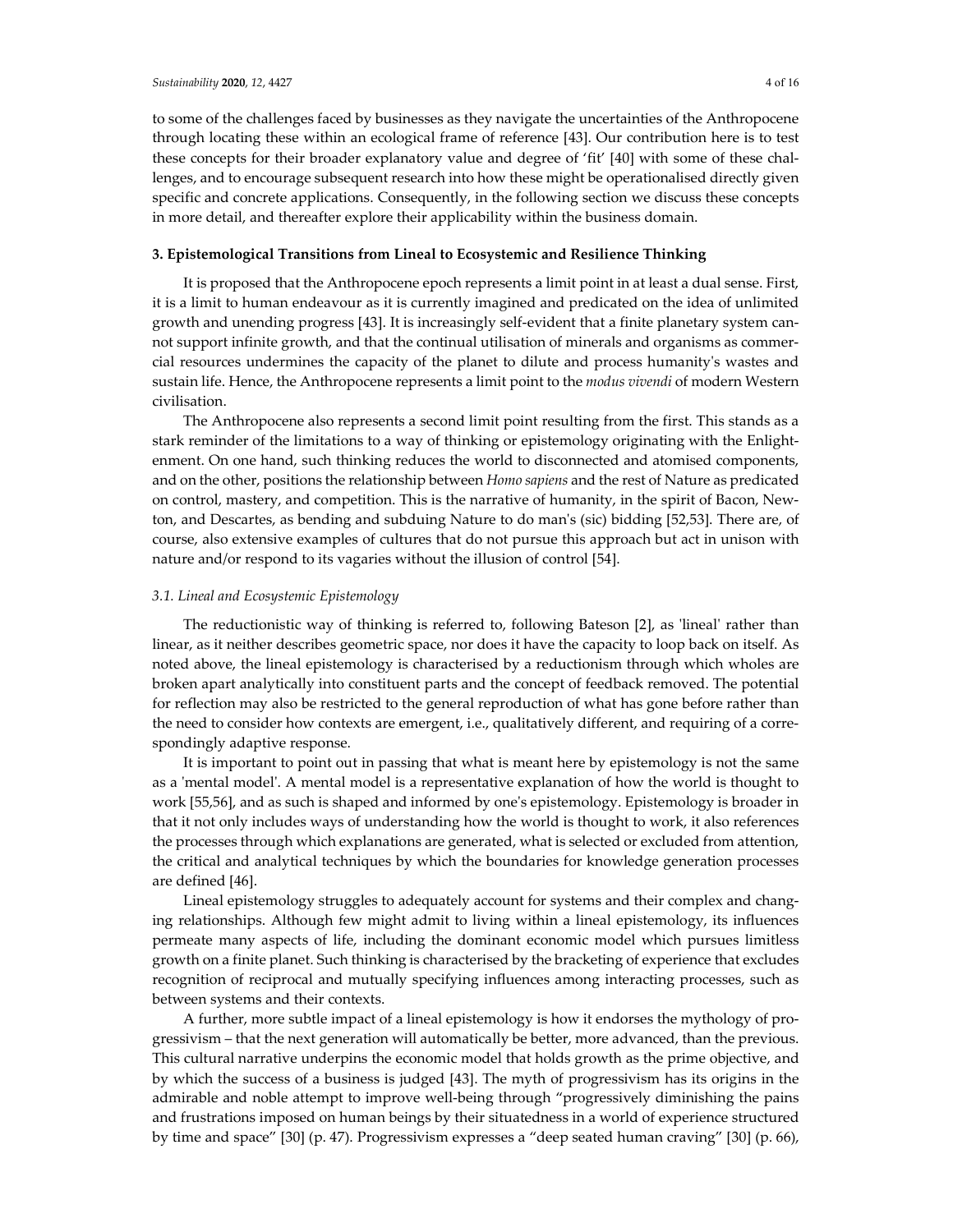and exposes the tragedy of the Anthropocene as the logical end point of an epistemology that seeks to subdue nature and the deprivations of human existence as a means of bettering the human condition. The price for doing so has led to the point where this ambition now arcs backwards as a clear existential threat to human well-being.

One alternative to this epistemology is to think ecosystemically in a way which explicitly "emphasizes ecology, relationship, and whole systems [and is] attuned to interrelation, complexity, and context" [46] (p. 14). Ecosystemic epistemology incorporates a second-order cybernetic influence of the observer on the system that is bounded and observed [57,58], leading to the implication that the observer is also always a practitioner, immersed in the circularity of enacting a world. Doing so changes how the world is perceived which in turn recursively changes the scope for further action [59].

This is to recognise that epistemology is neither neutral nor passive, but constructs and shapes the world as much as it enables its perception and sense making [60–62]. Epistemology is potentially transformative and an ecosystemic epistemology signals a "revisioned mode of engagement with knowledge, subjectivity, politics, ethics, science, citizenship, and agency that pervades and reconfigures theory and practice" [47] (p. 5).

## *3.2. Resilience Thinking*

The preceding section briefly outlined a relationship between the emerging Anthropocene as a limit point expressing the ultimate logic of a lineal epistemology and its motivation behind the myth of progress. It is important to reiterate that this desire for progress and the betterment of the human condition are not to be construed as expressing malicious intent or even that they are inherently wrong, because it can be legitimately argued that related decisions, incremental as they were, were made with the best of intentions for the most part, although other motives have certainly played their part [63]. But acknowledging the ambitions and intentions of our ancestors cannot blunt the sharp impacts and future uncertainties associated with the Anthropocene. It is increasingly evident that to weather the storms of the future a different way of thinking and mode of practice are necessary.

Anticipated impacts from climate change and the Anthropocene on business and economic sector actors occur within a panarchy of nested systems hierarchies. Panarchy describes hierarchical cross-scale effects as a set of adaptive cycles interacting at different scales, wherein the states of systems at one scale affect the states of systems at larger and smaller scales [64–66]; indeed, as discussed above, they emerge as qualitatively new phenomena and contexts. From the perspective of business and economic actors, the next larger scale is a context of meaning rendering focal systems intelligible as a dynamic pattern of perturbation and systemic resilience to change.

A common use of the term 'resilience' describes a condition in which something bounces back after being disturbed. Here resilience is thought of as a property of a system that exists within a given singular equilibrium state, beyond which it is considered broken [67]. In popular psychology, for example, following a trauma, if someone returns to work and carries on 'as before', the equilibrium state is the way of acting prior to the traumatic event, and by returning to this state description, the employee demonstrates resilience. In engineering terms, a bridge may sway and buckle in high winds, but as long as it returns to its starting conditions and can be used as before, it is considered to be resilient. This is *not* the meaning of resilience as it is used in the present discussion; the employee is in a new place because of this history and the condition, and perception, of the bridge may also have been altered although not in such a way that compromises its core attributes.

Resilience thinking as referenced here begins from a different set of assumptions proposing that any system has multiple stable states, multiple equilibria, any one of which is valid with respect to the state dynamics of a system, albeit not equally so from the perspective of an observer [68,69]. In other words, the value attributed to alternate stable states is a second-order cybernetic attribute, and is not inherent to the system itself. A system with multiple equilibria occupies one region of stability at a time as a result of conditions, or 'restraints' with reference to a double description of events [2,70], that keep it in that region of stability. These conditions might be imagined as the depth of a basin of attraction. Where basins are shallow, a system can flip across a threshold and occupy an alternate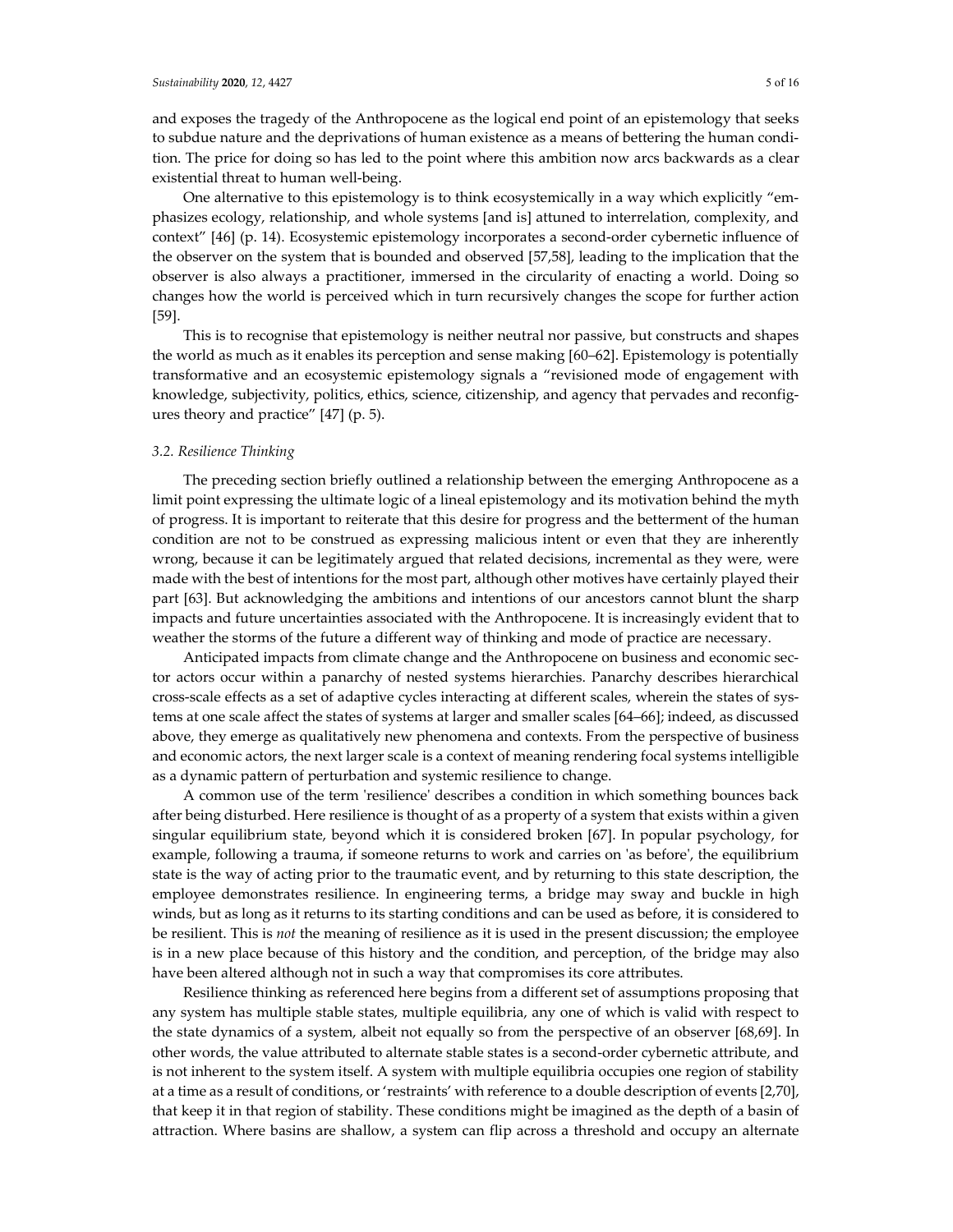stable state. Therefore, if an analyst can determine the conditions that maintain the depth of a basin, these become the focal point of interventions to prevent the system from flipping into an alternate state. Inversely, by identifying the threshold conditions for a system's stability basin, by reducing the height of the threshold, a system can be triggered to cross into another stability region.

From this description of alternate stable states, the resilience of a system does not concern how quickly a system reoccupies its starting conditions; instead, systemic resilience refers to the amount of pressure or influence a system can take before it changes state, before it crosses a threshold and occupies an alternate – and potentially undesirable – stable state [71]. Resilience is therefore not a valued characteristic in itself; the mere fact of a system's resilience is neither a positive nor a negative. These are attributes appropriate to the observer only. Some states may be resilient to change and be deleterious, such as a eutrophic lake; others might be beneficial, such as the capacity of the human digestive system to keep intestinal flora in check to maintain a productive biome.

The value that resilience thinking contributes to the present discussion is two-fold. First, it illustrates the need for practitioners to recognise threshold states and what influences reduce or heighten those thresholds according to a set of preferential criteria or parameters (see Table 1). Second, it reminds practitioners that stability is such only within a certain range or basin of conditions and does not reflect a steady state.

| Parameter                                                                                                                                                                                                                                                                                                     | Reference |
|---------------------------------------------------------------------------------------------------------------------------------------------------------------------------------------------------------------------------------------------------------------------------------------------------------------|-----------|
| Operate while maintaining modular systems that are not too overcon-<br>nected to reduce the impacts of shocks.                                                                                                                                                                                                | [72]      |
| Tolerate and work adaptively with variability without attempting to im-<br>pose command and control strategies.                                                                                                                                                                                               | [51]      |
| Incorporate real costs for products and services (e.g., the costs of pollina-<br>tion and water purification), rather than the discounted costs achieved<br>through externalisation, to make explicit the actual donor-side value of<br>goods and services as a counter-balance to what the market will bear. | [73]      |
| Tighten the strength and speed of feedbacks within a system to improve<br>anticipation, and responses taken, to address thresholds.                                                                                                                                                                           | [74]      |
| Cultivate a learning environment for innovation and experimentation, an<br>approach consistent with the multi-level perspective (MLP) (see also [75])<br>and one of the key tasks in successful strategic niche management activities<br>(see also [76]).                                                     | [77]      |
| Incorporate systemic redundancies, especially in governance arrangements.                                                                                                                                                                                                                                     | [78, 79]  |
| Retain and cultivate social (e.g., cultural, economic, etc.) and ecological<br>(e.g., biological, landscape) systemic diversity.                                                                                                                                                                              | [80]      |
| Attend to and track 'slow' variables and identify the thresholds that lie<br>across their trajectories.                                                                                                                                                                                                       | [81]      |
| Build and contribute to trust and social networks and other forms of social<br>capital.                                                                                                                                                                                                                       | $[82]$    |

**Table 1.** Summary of parameters characterising systemic resilience.

## *3.3. Enhancing Resilience for Business Practice*

There are some implications, then, for business practice. Businesses predicated on an engineering resilience will design for predictability and fail-safe conditions in which optimum and efficient performance is highly valued. The design posits only two state conditions for the focal system: it either works or it does not. When it does not work it is thought to be broken. Business design does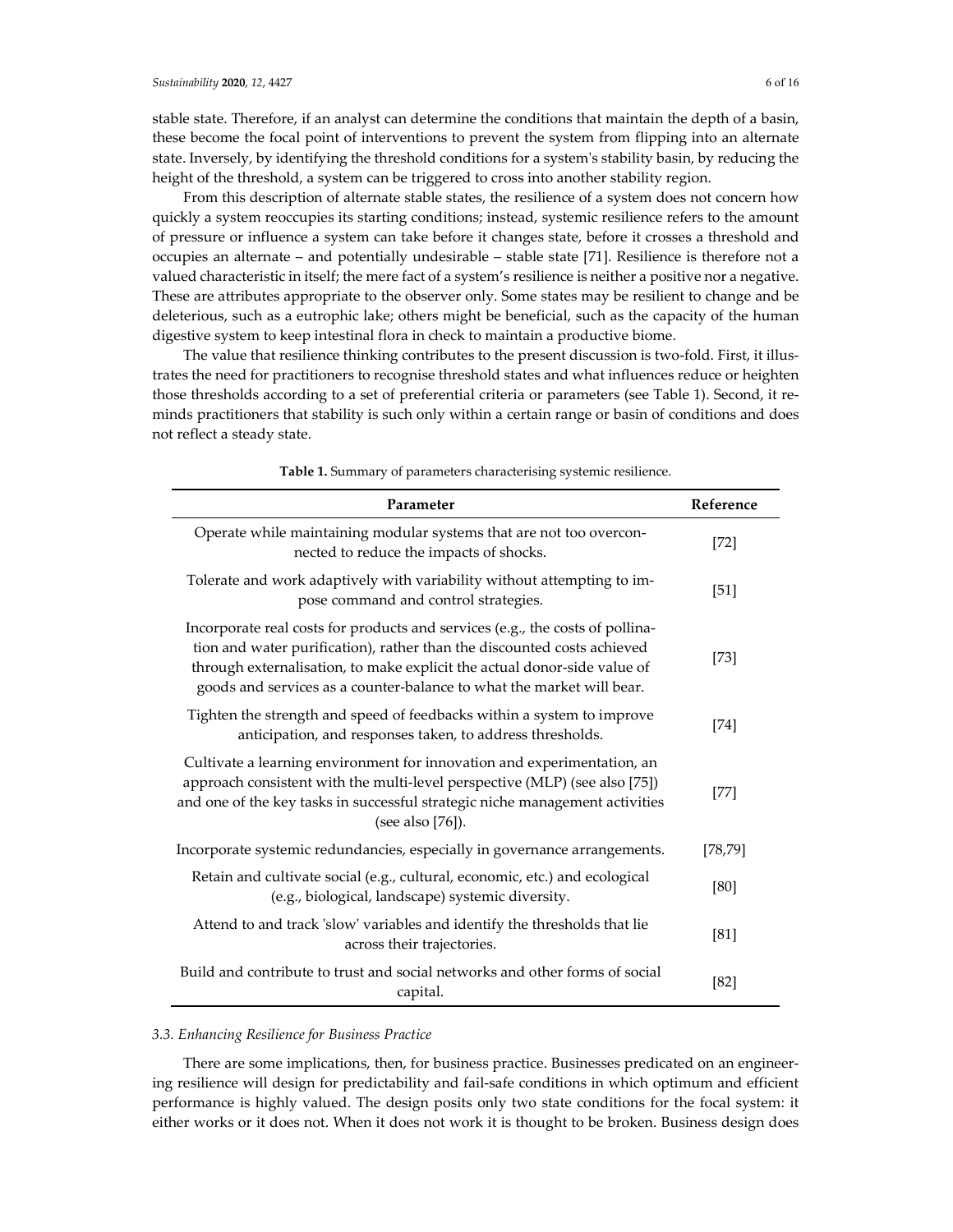#### *Sustainability* **2020**, *12*, 4427 7 of 16

not entertain multiple equilibria through which a system traverses. The engineered system is streamlined and designed to bounce back to its starting conditions if it is stressed. This is viable, in most cases, for engineered systems which are complicated, but not complex; i.e., they can be deconstructed and reconstructed.

However, in complex systems, such as the organization of the business itself, comprising workers, clients, managers, shareholders, suppliers, and regulatory authorities, engineering resilience is inadequate to deal with the dynamic systems that are in process. For such systems, ecological resilience is a more appropriate way of thinking about change and its management and the recognition that systems can occupy, and circle through, multiple stable states. This contrasts with the idea of engineered resilience which recognises whether or not a system is working and the speed at which it returns to the desired starting conditions. As the examples above suggested, engineered resilience is of course essential – the production line needs to run and the bridge needs to be safe – but neither the line nor the bridge exists in isolation; they impact upon and are impacted upon, numerous other systems and factors. An improved line will potentially put stresses on other parts of the system, both technological and human, and a closed bridge will impact upon supply chains, land values and journeys to work, hospital, school, etc. Similarly, failures up-line will affect production and high winds could close the bridge; both are outside the control of the system of interest.

Before moving on to discuss adaptive management as a set of practices enacted within an ecosystemic epistemology such as resilience thinking, it is useful to note that ecological resilience concerns dynamic and complex systems far from equilibrium. As systems exhibiting multiple stability domains are separated by threshold conditions, transitions beyond these thresholds may trigger a bifurcation that generates dissipative structures coalescing around emergent and alternate stable states [83]. Ecological resilience describes systems characterised by self-organization, discontinuous change, non-linear behaviour, and shifting, dynamic stability landscapes [84], and which may vary in their degree of sensitivity to perturbating influences.

Such systems, be they the workforce of a business, the natural resources a business draws on as raw material, the customer base it relies on, the governance and policy frameworks within which it maintains its legitimacy, the economy within which it thrives, or the education and training systems it relies on for personnel skills development, are complex and adaptive and as such do not respond well to micro-management and command and control strategies. In fact, as has been well-documented, these systems often collapse and become dysfunctional under such management regimes [51,85]. Consequently, a different managerial approach is required and is discussed in the following section.

## **4. Managing Adaptively under Conditions of Uncertainty**

Because social-ecological systems (SES) are complex with multiple stable states, of which few may be desirable or offer conditions favourable to human habitation; how such systems are managed requires a different approach than that enabled by lineal epistemologies. One of the more significant shifts is that with an ecosystemic epistemology one now incorporates into their planning the amplification and dampening effects of influences moving at different rates and across scales. The Holocene epoch represents a stability domain that, geologically speaking, is relatively brief at 11,500 years against a geological time-span of some 4.54 billion years since the planet was formed [86]. However, since the 1650s, and accelerating technologically since 1945, there has been a rapid accumulation in the levels of atmospheric greenhouse gases, and a multitude of other significant changes to the planetary system. These are slow-moving variables which are beginning to drive this relatively brief stability domain, the Holocene, towards a threshold beyond which point the system is at risk of 'flipping' into a new post-Holocene zone, the Anthropocene epoch.

A transition from one stability region to another may take several generations before it stabilises and coalesces around a different equilibrium region. Of course, how favourable that new domain will be for human life cannot be anticipated. What can be anticipated, however, is that the transition phase, the threshold dynamic, is one of increasing heat, droughts, floods, and extreme weather events, amongst other changes. The challenge for businesses, ecologists, social scientists, politicians,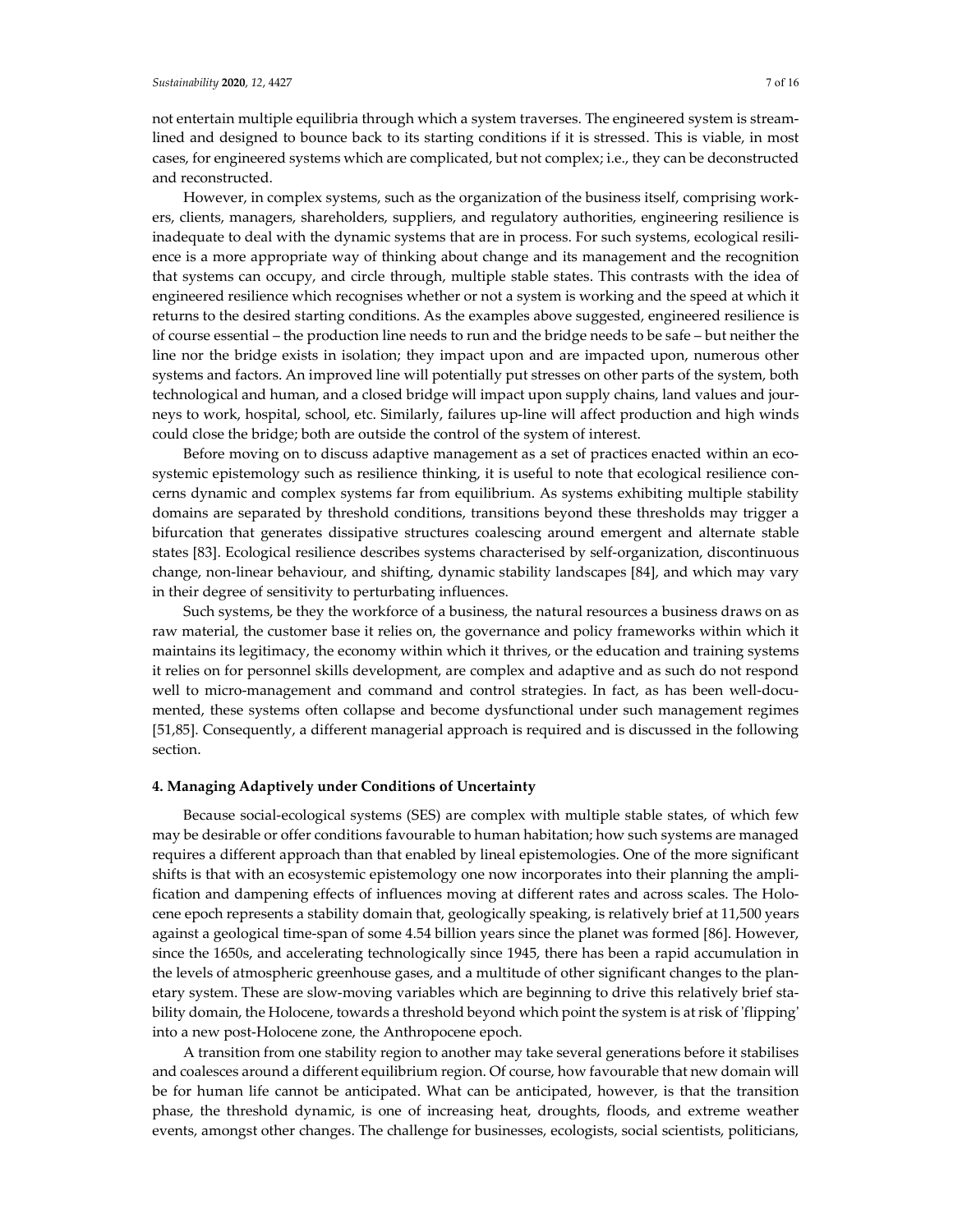and others concerned with complex systems is to find ways of managing and shaping these processes adaptively to try to maintain the current stability basin's resilience to perturbation.

What then would managing adaptively for resilience look like as a mode of practice? By far the majority of experiences in adaptive management are within the domain of natural resource management systems. These coupled SES involve dynamic processes of balancing demand pressures against supply opportunities. However, trees do not grow according to plan, and pests do not hold off from invasion because it is inconvenient to the economic bottom line of a supply business.

One of the early pioneers of adaptive management strategies provides a useful comparison summarising the differences between 'conventional' and adaptive approaches, as represented in Table 2.

| <b>Conventional Management</b>                                               | <b>Adaptive Management</b>              |
|------------------------------------------------------------------------------|-----------------------------------------|
| <b>Strategies</b>                                                            | <b>Strategies</b>                       |
| (1) Seek precise predictions                                                 | (1) Uncover range of possi-<br>bilities |
| (2) Build prediction from de-                                                | (2) Predict from experience             |
| tailed understanding                                                         | with aggregate responses                |
| (3) Promote scientific consensus                                             | (3) Embrace alternatives                |
| (4) Minimise conflict among ac-                                              | (4) Highlight difficult trade-          |
| tors                                                                         | offs                                    |
| (5) Emphasise short-term objec-                                              | (5) Promote long-term ob-               |
| tives                                                                        | jectives                                |
| (6) Presume certainty in seeking (6) Evaluate future feedback<br>best action | and learning                            |
| (7) Define best action from a set                                            | (7) Seek imaginative new                |
| of obvious alternatives                                                      | options                                 |
| (8) Seek productive equilibrium                                              | (8) Expect and profit from<br>change    |
|                                                                              |                                         |

**Table 2.** Comparison between conventional and adaptive management attitudes (after [49] (p. 351)).

Adaptive management may therefore be characterised as a learning-through-doing approach to governance and resource management that proceeds through the exploration of multiple alternative approaches to achieve objectives, using scenarios to explore potential outcomes based on the current level of knowledge, implementing one or more of these approaches, and monitoring and evaluating the impacts. These evaluations are then fed back into the management strategy repertoire to inform future scenario building and planning activities. Organizations that adopt adaptive management as a mode of practice, operating within an ecosystemic epistemology, could draw more explicitly on action research methods to evaluate the viability of its managerial decisions and practices.

Adaptive management and action research are closely aligned in both philosophy and practice [87]. When action research (AR) is understood as a "form of research that generates knowledge claims for the express purpose of taking action to promote social change and social analysis" [88] (p. 6), the managerial approach described as adaptive management incorporates a similar element. Systems thinking itself might serve as a grounding for action research, helping to orient social organizational systems away from command and control managerial approaches, in the recognition of imperfect knowledge, in knowing and acknowledging that we do not know [33].

But adaptive management is not without its problems [50], and should in no way be seen as a panacea for working with complex adaptive systems. Indeed, a 2014 meta-review of the adaptive management literature found that practitioners tended to learn less about the ecosystems they man-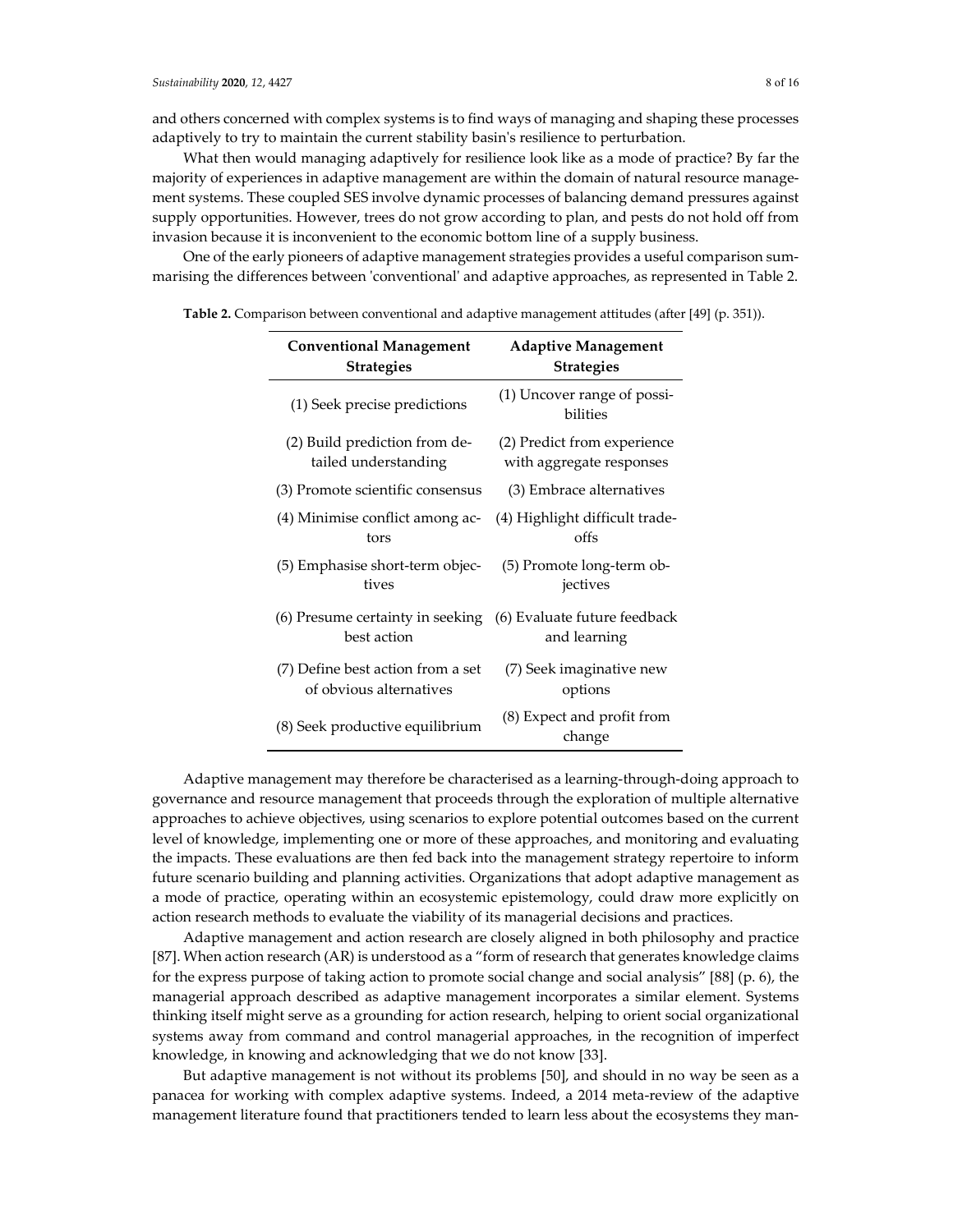aged and more about governance and about learning itself, albeit predominantly in single-loop (incremental) rather than either double-loop (paradigm changing), or deutero (reflective and action based) learning iterations [2,89,90]. Indeed, there were relatively few examples of managers of ecological systems engaging meaningfully with societal stakeholders [90] and, as will be developed in the following section, this is a constraint facing the business sector as well. Moreover, as Davoudi [91] points out, there are limitations to applying ecosystemic epistemology directly to social systems.

The following section of this paper explores some potential ways of bridging the lineal and the ecosystemic epistemologies. In particular, how such bridging might afford business systems the opportunity to adopt adaptive management perspectives that enable them to locate themselves as a system nested within a panarchy [41,66] of other systems, both larger and smaller. In turn, this may help businesses to develop an approach to improving their own resilience through actively seeking to invest in the resilience and adaptive capacities of their inter-relationships with other nested systems. This will inevitably require the existence of redundant capability (i.e., through excess financial, social and human capital) and the protection of ecological capital.

## **5. Some Implications for Business Practices**

As observed earlier, the business community has not been averse to learning from elsewhere, and many of these ideas will already be familiar to business practitioners at least since the publication of Senge's *The Fifth Discipline* [32], if not before. Moreover, systems metaphors are liberally peppered throughout management and knowledge management journals, and have been for decades (e.g., [92– 95]). But despite this wealth of literature and research, what constrains the business sector then from weathering turbulence and generating future sustainability and resilience?

This might be accounted for by appreciating that when a systemically informed organization is aligned with a lineal objective, any benefits generated by that systems thinking are subsumed by the lineal focus and judgements. Systems thinking is simply utilised as a new tool or technique plied into reductionistic service rather than supporting reflection and the need to generate 'appropriate redundancy' as core to the optimal use of resources (this tendency is also expressed in the limited application of the Triple Bottom Line model [42], as noted earlier.) Redundancy is often seen as pejorative, whereas, in the form of excess capacity—economic, social and possibly ecological—it can underpin contingencies and the potential to adapt. Without it, some advantages might be leveraged, but the full benefits cannot be realised because the novel epistemology is bounded by the constraints of the dominant mode of thinking. Lemon, Craig and Cook [35] argue that one example of the failure of this dominant mode of thinking is the reliance on measures and targets which on the face of it appear sensible (e.g., call centres satisfying customers within two minute calls), but inevitably turn in on themselves; i.e., away from responding to the external and chaotic environment, such that calls are terminated before the two minutes so that the target is not breached and an additional call ensues. Two of the four propositions put forward in the Lemon et al. [35] paper are relevant to this discussion:

- 1. It is essential that the procedures and performance measures attached to one part of a linked process do not lead to behaviours that restrict capability elsewhere. Where performance measures are used, they must be in the context of the whole process—and take account of the operating environment;
- 2. The freedom to act outside of a rule/role boundary requires reciprocated trust.

The current flux reported by business and economic actors may be the result of three interwoven developments. First, it appears that the application and insights accrued from the influence of systems thinking on management and organizational learning and development have tended only to be focused inwardly. The application has been only into the organization itself, often in an attempt to streamline the organization, to make it more efficient and viable. This results in abstracting or isolating the organization from the wider (socio-cultural and social-ecological) environment context within which it is situated and maintains its viability. Again from a supply chain management perspective, focus is predominantly set on seeking competitive advantage for the focal organization by controlling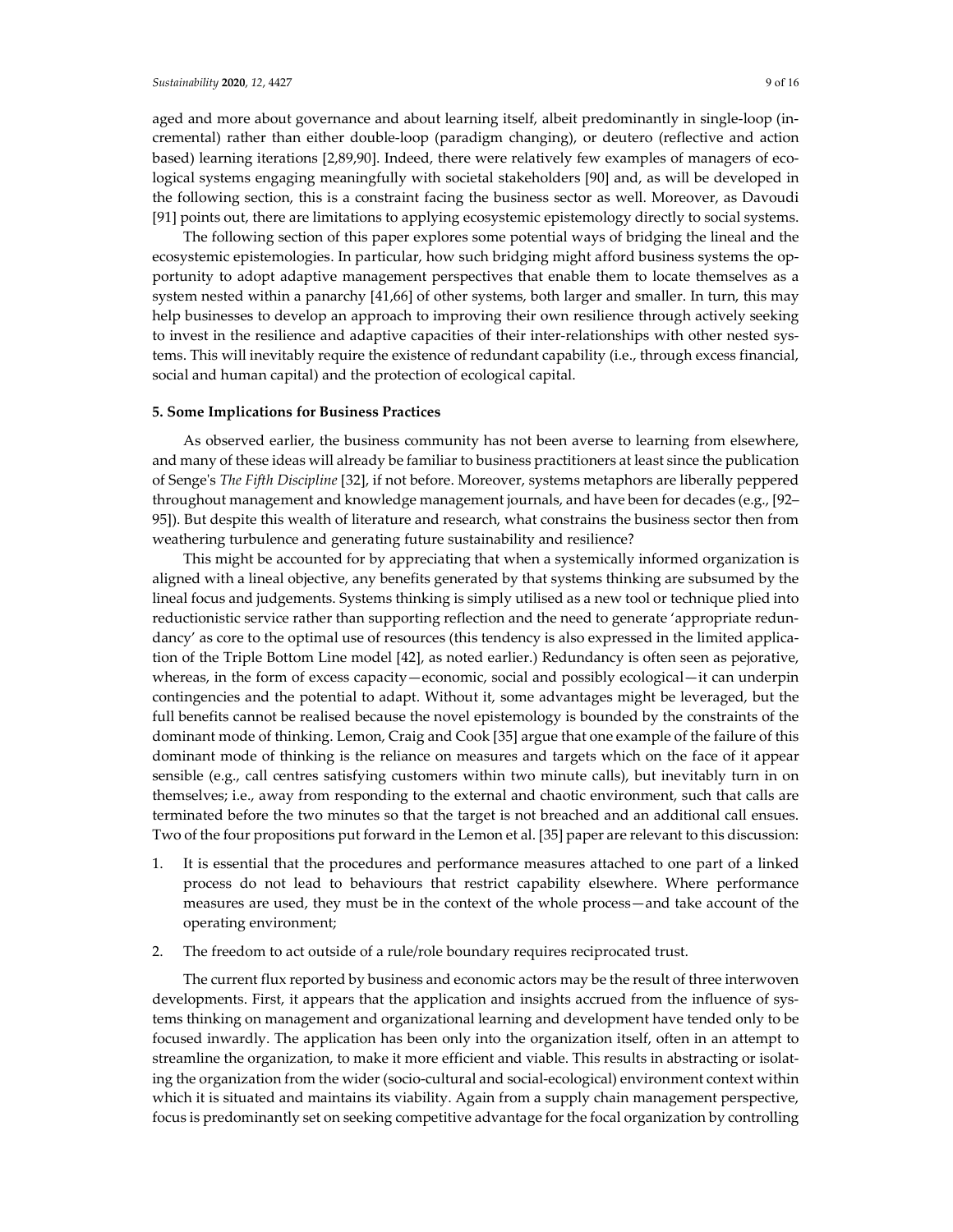its suppliers, rather than seeking a shared strategic partnership serving triple bottom lines [96]. Consequently, the impacts of the next larger scale systems have not been adequately factored into account; this would enable managers to recognise that the turbulence encountered is the ripple effect of much wider system effects, and that these require inclusion in strategic planning.

Second, the emphasis in competitive businesses has been on increasing efficiencies and reducing redundancies, a strategy that runs counter to the resilient system characteristics summarised in Table 1. In order to enhance competitive advantage, multi-national enterprises relocated parts of their production processes to offshore locations, resulting in fragmented supply chains, extended across multiple continents [96]. As a result, business organizations have tended to become more brittle, fragile, and vulnerable to perturbations unless they have significant financial resources (economic redundancy) to rely on to weather the turbulence. This has been evidenced during the COVID-19 pandemic which has disrupted global supply chains [97]. To counteract this, businesses may benefit from the interpretation of resilience thinking and the application of some of its tenets to workforce planning and operational design. Aiming for maximum efficiency and the elimination of redundancy, economic and otherwise, are not long-term viable strategies as the capacity of a business to absorb shock is exponentially reduced.

Finally, and related to the second point, businesses are hampered by the cyclopean focus on increasing profits in a lineal trajectory, often with disastrous consequences for their own business, as well as for the community systems in which they are embedded, exemplified by both the financial sector as a result of the 2008 crash and the BP Deep Water Horizon disaster (e.g., [98]). With this singular focus on the economic bottom line, all decisions are filtered through this selection process, and experimentation and innovation are increasingly risky except for the largest and most well-resourced companies. Even then, shareholders might expect CEOs to marshal profits towards increasing returns rather than on investing in increased redundancy, contingency, as an insurance policy against something that *might* happen at some unspecified point in the future. This has recently been brought to the forefront by the COVID-19 pandemic and the difficulties encountered in providing front-line NHS staff with appropriate personal protective equipment (PPE) [97,99].

Engagement decisions are therefore filtered through the lens of whether or not doing so will (positively) influence the company's economic bottom line. For many businesses, of course, this is a legal requirement of their articles of incorporation and the expectation of shareholders, and to do otherwise would release a great many CEOs into unemployment. Moreover, there are exceptions, more broadly under the banner of corporate social responsibility (CSR) endeavours which, even when putting aside a cynical deconstruction of the motivations of some corporations, do appear to make an effort to build bridges between direct corporate interest and capacities, and the benefit to, and investment in, non-business communities [100]. As such, increasing attention towards the environmental and social dimensions of the TBL Itriple bottom line) can become part of the organization's culture (e.g., [101]), as well as potentially contribute to resilience. Increasing linkages with a diverse range of actors also helps increase resilience, while overconnectedness with a constrained set of actors decreases it [102].

Because the business and economic sector is embedded within the social system, which in turn is embedded within the ecological system, it is necessary that business actors recognise that they are both subject to the ripple effects of changes occurring at these next higher systems levels, and also that, due to the gravity the economic sector attracts within social systems, it also contributes to the ripple effect at higher systems levels. The flow of influence is in both directions, from the higher systems to the lower, and from the lower to the higher. Strategies to operate within any level must therefore take into account the impact on and influences of the adjoining system scales [44] and the corresponding rates of speed and slowness of the variables (or drivers of change) involved at each scale of the panarchy. By extension, a strategy should enable the organisation or system to reflect, and respond to, the complexity of the environment within which it is situated. This is consistent with the concept of Requisite Variety which was developed by the cyberneticist Ross Ashby [103,104] and initially applied to biological systems..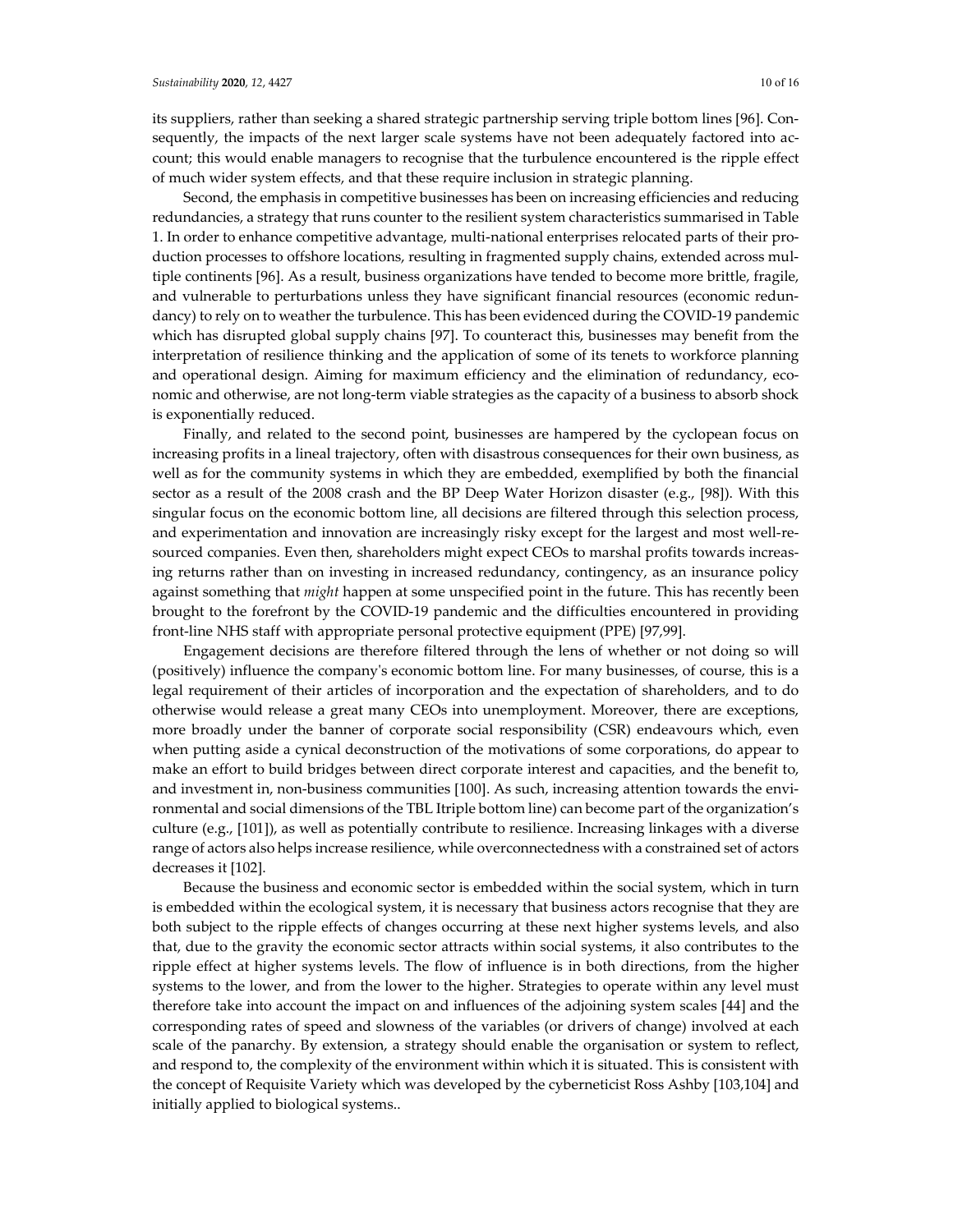In addition to recognising and explicitly working within the awareness of larger and smaller scale embeddedness, businesses may have to reconsider the degree to which their operational models exclude redundancies and innovation in favour of streamlining for efficiencies because overconnected and low redundant systems are fragile to shocks and therefore increasingly exposed to risk, while a disinvestment in innovation reduces the capacity for creative alternatives to be explored.

Businesses also need to ensure that they are able to access tight feedbacks from the adjoining systems with which they communicate, and in the process develop social capital and trust as currencies among different communities of actors. Business can play an important social role, e.g., by pursuing blended value, or reducing dysfunctional effects on stakeholders [105]. This means widening the focal concern to incorporate other forms of capital than profit (social, human, ecological capitals), and contributing to enhancing the communities that they identify as their customer base and the local spatial (regional and national) communities in which their capital investments are located.

Finally, working from within an ecosystemic epistemology, it is important to recognise that knowledge is partial and, as noted earlier, subject to the distinctions drawn that distinguish a system of interest, so that different actors will embody a range of reflective knowledge with which to act reflexively. Consequently, an emphasis on being tentative in the generation and utilisation of knowledge is prudent, adopting a safe-fail rather than a fail-safe approach to R&D, one that incorporates an ethos aligned with that of action research and adaptive management. In this way, learning is an on-going process involving planning, implementing, evaluating, and planning cycles that, with tighter feedback loops, enable enhanced granularity in identifying and responding to the influence of slow variables in adjoining scale systems.

These proposals are not intended to imply that businesses don't already engage in some, even all, of these measures. For those that already do, they might serve to confirm that doing so is consistent with an ecosystemic epistemology which, in turn, is better equipped to deal with changes and adaptations involving complex system dynamics. Forthose businesses that do not already apply such insights, while there are no guarantees for the future given the impact extent and severity of the Anthropocene, it is also clear that lineal thinking is no longer appropriate, nor does it embody the capacity for adaptation to change.

## **6. Conclusions**

This paper has explored the conditions of system-wide turbulence and disruption to previously taken-for-granted stabilities. The analysis has advanced that the experiences of uncertainty and change currently being encountered in the business sector are an echo of, or resonate with, changes underway at the biospheric scale in what has been termed by stratigraphers the Anthropocene epoch. This emerging epoch marks the limit point of both the Holocene, the 11,500-year period that favoured the development of *Homo sapiens,* as well as marking the limit point of the lineal epistemology which, it is claimed, is what brought humanity to the threshold of such radical change.

To diagnose the condition is one thing; coming up with possible interventions, let alone a prognosis, is quite another. This paper recognises the limitations pointed out by Davoudi [91] regarding the application of ecosystemic epistemology to social systems and argues that the best one might strive for is coupled social-ecological systems and the enhancement of systemic resilience and adaptive capacity. An alternate epistemology to the lineal, reductionist thinking that has been prevalent in Western civilisation since at least the Enlightenment has been proposed as ecosystemic in order to emphasise its acknowledgement of complex relationships, the situatedness of experience, and the partiality of knowing.

Ecosystemic epistemology has been linked to the adaptive managerial and governance practice, and is consistent with the promotion of systemic resilience and adaptive capacity. Some final consideration might be given to the skills that are required to underpin this ecosystemic approach. The authors argue that it is important for actors to accept, and work with, uncertainty through the systematic communication and assimilation of systems thinking and an appreciation of how social, economic and environmental processes are interconnected, irreversible and potentially grounded in an ecological bottom line. This transdisciplinary starting point is also relevant to all actors and agencies,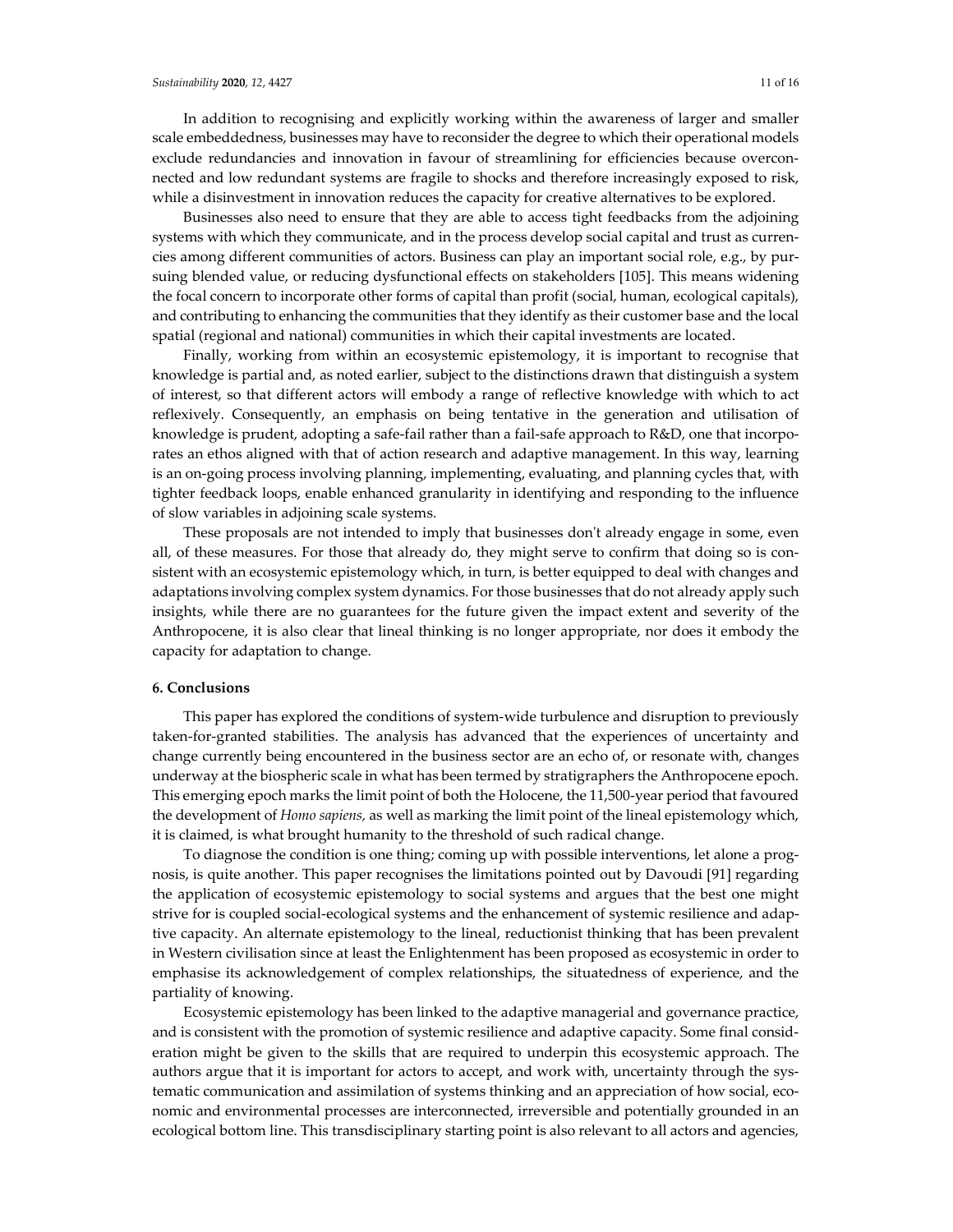whether they be academic, practitioner or community stakeholders and, as such, also requires the ability of those actors to appreciate, or recognise, other perspectives and to communicate in an appropriate manner across organisational and agency boundaries, i.e., empathy for the other and/or communication with a sense of audience. In closing, it is prudent to recall that these suggestions cannot make reassuring promises, nor do they come with any guarantee. Indeed, much of the previous discussion on the multi-scalar nature of managerial resilience inevitably focuses on large organisations that themselves influence the opportunity space [54] for organisations behind them in the supply chain. We have to be careful that the creation of adaptive capacity by larger and more powerful organisations that have the luxury of strategic flexibility is not at the expense of those who are constrained in their ability to create redundancy—spare capacity—i.e., the smaller enterprises, the poor, etc.

In the spirit of this paper, these are points for practical experimentation, testing and learning, and for research relating to them. The alternatives are not reassuring, and while the future, as ever, remains unpredictable, the Anthropocene is a stark and blunt reminder that, if there are any guarantees at all, one would be in the enduring astuteness of Heraclitus' observation that the only permanence is change.

**Author Contributions:** Writing—original draft preparation, A.S.M.; writing—review and editing, M.L., W.L. All authors have read and agreed to the published version of the manuscript.

**Funding:** This research received no external funding.

**Acknowledgments:** The authors gratefully acknowledge the constructive comments by reviewers on earlier drafts of this paper which have resulted in a stronger submission.

**Conflicts of Interest:** The authors declare no conflict of interest.

## **References**

- 1 Schoon, M.; van der Leeuw, S. The shift toward social-ecological systems perspectives: Insights into the human-nature relationship*. Nat. Sci. Soc*. **2015**, *23*, 166–174.
- 2 Bateson, G. *Steps to an Ecology of Mind*; Ballantine Books: New York, NY, USA, 1972.
- 3 Crutzen, P.J.; Stoermer, E.F. The Anthropocene. *Glob. Chang. Newsl.* **2000**, *41*, 17–18.
- 4 Zalasiewicz, J.A.N.; Williams, M.; Steffen, W.; Crutzen, P. The new world of the Anthropocene. *Environ. Sci. Technol.* **2010**, *44*, 2228–2231, doi:10.1021/es903118j.
- 5 Verburg, P.H.; Dearing, J.A.; Dyke, J.G.; Leeuw, S.; van der Seitzinger, S.; Steffen, W.; Syvitski, J. Methods and approaches to modelling the Anthropocene. *Glob. Environ. Chang.* **2015**, doi:10.1016/j.gloenvcha.2015.08.007.
- 6 Hansen, J.; Nazarenko, L.; Ruedy, R.; Sato, M.; Willis, J.; Genio, A.D.; Koch, D.; Lacis, A.; Lo, K.; Menon, S.; et al. Earth's Energy Imbalance: Confirmation and Implications. *Science* **2005**, *308*, 1431–1435, doi:10.1126/science.1110252.
- 7 Intergovernmental Panel on Climate Change (IPCC). *Summary for Policymakers, Climate Change 2014: Impacts, Adaptation, and Vulnerability. Part. A: Global and Sectoral Aspects. Contribution of Working Group II to the Fifth Assessment Report of the Intergovernmental Panel on Climate Change*; Field, C.B., Barros, V.R., Dokken, D.J., Mach, K.J., Mastrandrea, M.D., Bilir, T.E., Chatterjee, M., Ebi, K.L., Estrada, Y.O., Genova, R.C., Eds.; Cambridge University Press: Cambridge, UK, 2014.
- 8 Nilsson, C.; Reidy, C.A.; Dynesius, M.; Revenga, C. Fragmentation and flow regulation of the world's large river systems. *Science* **2005**, *308*, 405–409, doi:10.1126/science.1107887.
- 9 Haberl, H.; Erb, K.H.; Krausmann, F.; Gaube, V.; Bondeau, A.; Plutzar, C.; Gingrich, S.; Lucht, W.; Fischer-Kowalski, M. Quantifying and mapping the human appropriation of net primary production in earth's terrestrial ecosystems. *Proc. Natl. Acad. Sci. USA* **2007**, *104*, 12942–12947, doi:10.1073/pnas.0704243104.
- 10 Ceballos, G.; Ehrlich, P.R.; Barnosky, A.D.; García, A.; Pringle, R.M.; Palmer, T.M. Accelerated modern human-induced species losses: Entering the sixth mass extinction. *Sci. Adv.* **2015**, *5*, 9–13, doi:10.1126/sciadv.1400253.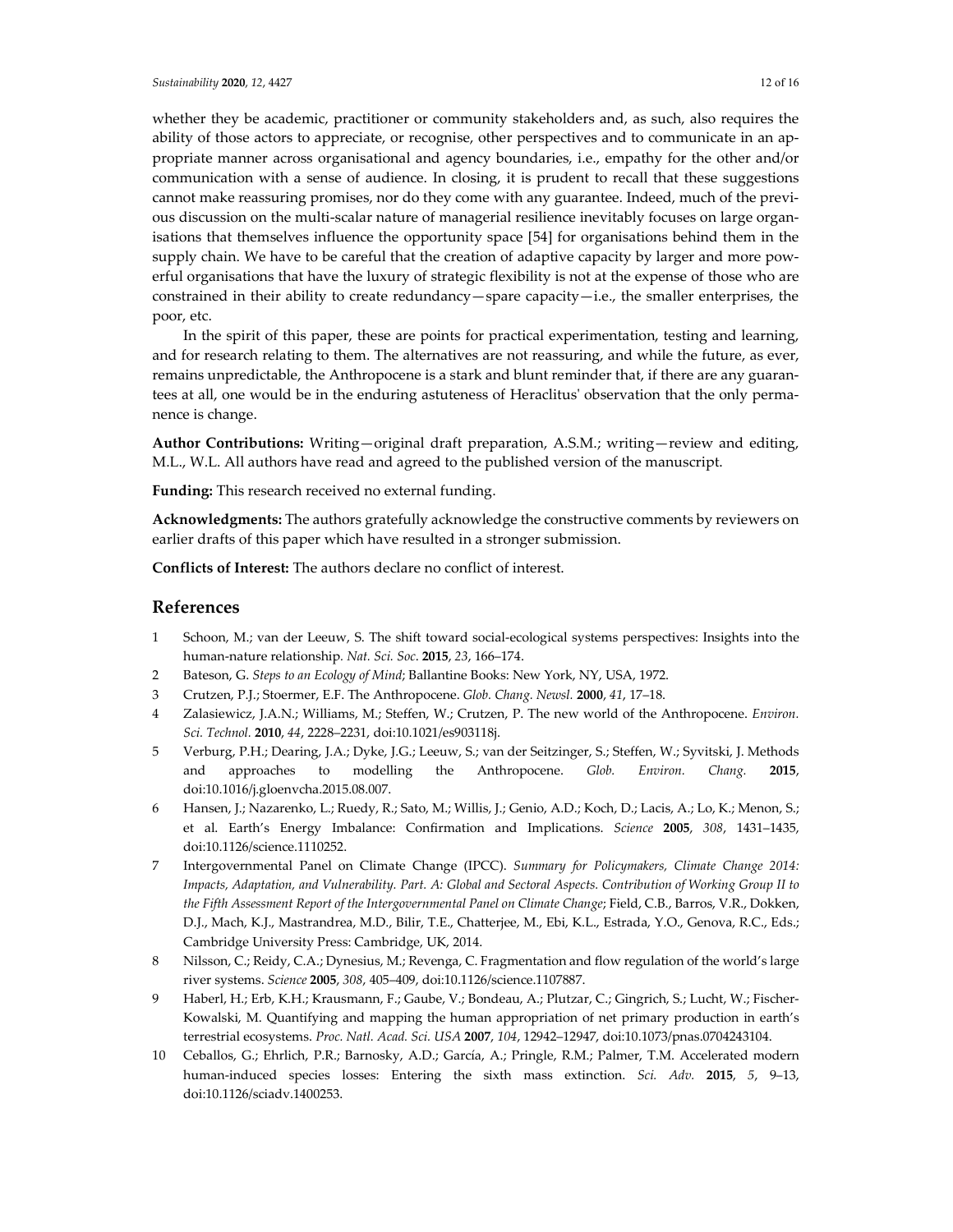- 11 Röckstrom, J.; Steffen, W.; Noone, K.; Persson, A.; Chapin, F.S.; Lambin, E.F.; Lenton, T.M.; Scheffer, M.; Folke, C.; Schellnhuber, H.J.; et al. A safe operating space for humanity. *Nature* **2009**, *461*, 472–475, doi:10.1038/461472a.
- 12 Dearing, J.A.; Wang, R.; Zhang, K.; Dyke, J.G.; Haberl, H.; Hossain, M.S.; Langdon, P.G.; Lenton, T.M.; Raworth, K.; Brown, S.; et al. Safe and just operating spaces for regional social-ecological systems. *Glob. Environ. Chang.* **2014**, *28*, 227–238, doi:10.1016/j.gloenvcha.2014.06.012.
- 13 Lyons, S.K.; Amatangelo, K.L.; Behrensmeyer, A.K.; Bercovici, A.; Blois, J.L.; Davis, M.; DiMichele, W.A.; Du, A.; Eronen, J.T.; Faith, J.T.; et al. Holocene shifts in the assembly of plant and animal communities implicate human impacts. *Nature* **2015**, doi:10.1038/nature16447.
- 14 Fischer-Kowalski, M.; Krausmann, F.; Pallua, I. A sociometabolic reading of the Anthropocene: Modes of subsistence, population size and human impact on Earth. *Anthr. Rev.* **2014**, *1*, 8–33, doi:10.1177/2053019613518033.
- 15 Waters, C.N.; Syvitski, J.P.M.; Gauszka, A.; Hancock, G.J.; Zalasiewicz, J.; Cearreta, A.; Grinevald, J.; Jeandel, C.; McNeill, J.R.; Summerhayes, C.; et al. Can nuclear weapons fallout mark the beginning of the Anthropocene epoch? *Bull. At. Sci.* **2015**, *71*, 46–57, doi:10.1177/0096340215581357.
- 16 Anderson, K.; Bows, A. Beyond "dangerous" climate change: Emission scenarios for a new world. *Philos. Trans. R. Soc. A* **2011**, *369*, 20–44, doi:10.1098/rsta.2010.0290.
- 17 Hansen, J.; Sato, M.; Hearty, P.; Ruedy, R.; Kelley, M.; Masson-Delmotte, V.; Russell, G.; Tselioudis, G.; Cao, J.; Rignot, E.; et al. Ice Melt, Sea Level Rise and Superstorms: Evidence from Paleoclimate Data, Climate Modeling, and Modern Observations that 2°C Global Warming is Highly Dangerous. *Atmos. Chem. Phys.* **2015**, *15*, 20059–20179, doi:10.5194/acpd-15-20059-2015.
- 18 Simms, A.; Magrath, J.; Reid, H. *Up in Smoke? Threats from, and Responses to, The Impact of Global Warming on Human Development*; International Institute for Environment and Development: London, UK, 2004.
- 19 EEA. *Climate Change, Impacts and Vulnerability in Europe 2012: An. Indicator-Based Report*; European Environment Agency*:* Copenhagen, Denmark, 2012; doi:10.2800/66071.
- 20 Thomas, F.; Sabel, C.E.; Morton, K.; Hiscock, R.; Depledge, M.H. Extended impacts of climate change on health and wellbeing. *Environ. Sci. Policy* **2014**, *44*, 271–278, doi:10.1016/j.envsci.2014.08.011.
- 21 Schellnhuber, H.J.; Cramer, W.; Cramer, W.P.; Nakicenovic, N.; Yohe, G.; Wigley, T. *Avoiding Dangerous Climate Change*; A Scientific Symposium on stabilisation of Greenhouse Gases; Cambridge University Press: Cambridge, UK, 2005; doi:10.2980/1195-6860(2007)14[134:ADCC]2.0.CO;2.
- 22 US Department of Defence. *2014 Climate Change Adaptation Roadmap*; US Department of Defence: Washington, DC, USA, 2014.
- 23 U.S. Government. Findings from Select Federal Reports: The National Security Implications of a Changing Climate; U.S. Government: Washington, DC, USA, 2015.
- 24 Winn, M.; Kirchgeorg, M.; Griffiths, A.; Linnenluecke, M.K.; Gunther, E. Impacts from climate change on organizations: A conceptual foundation*. Bus. Strategy Environ*. **2011**, *20*, 157–173, doi:10.1002/bse.679.
- 25 Pindyck, R.S. Climate change policy: What do the models tell us? *J. Econ. Lit.* **2013**, *51*, 1–23, doi:10.1257/jel.51.3.860.
- 26 Levin, K.; Cashore, B.; Bernstein, S.; Auld, G. Overcoming the tragedy of super wicked problems: Constraining our future selves to ameliorate global climate change. *Policy Sci.* **2012**, *45*, 123–152.
- 27 Benson, M.H.; Garmestani, A.S. Can we manage for resilience? The integration of resilience thinking into natural resource management in the United States. *Environ. Manag.* **2011**, *48*, 392–399, doi:10.1007/s00267- 011-9693-5.
- 28 Benson, M.H.; Craig, R.K. The end of sustainability. *Soc. Nat. Resour*. **2014**, *27*, 777–782, doi:10.1080/08941920.2014.901467.
- 29 Oreskes, N.; Conway, E.M. *The Collapse of Western Civilization: A View from the Future*; Columbia University Press: New York, NY, USA, 2014.
- 30 Foster, J. *After Sustainability: Denial, Hope, Retrieval*; Earthscan. Oxford, UK, 2015.
- 31 Scranton, R. *Learning to Die in the Anthropocene: Reflections on the End of a Civilization*; City Lights Books: San Francisco, CA, USA, 2015.
- 32 Senge, P.M. *The Fifth Discipline: The Art and Practice of the Learning Organization;* Random House: London, UK, 1990.
- 33 Flood, R.L. The relationship of "systems thinking" to action research. *Sys. Prac. Action Res.* **2010**, *23*, 269– 284, doi:10.1007/s11213-010-9169-1.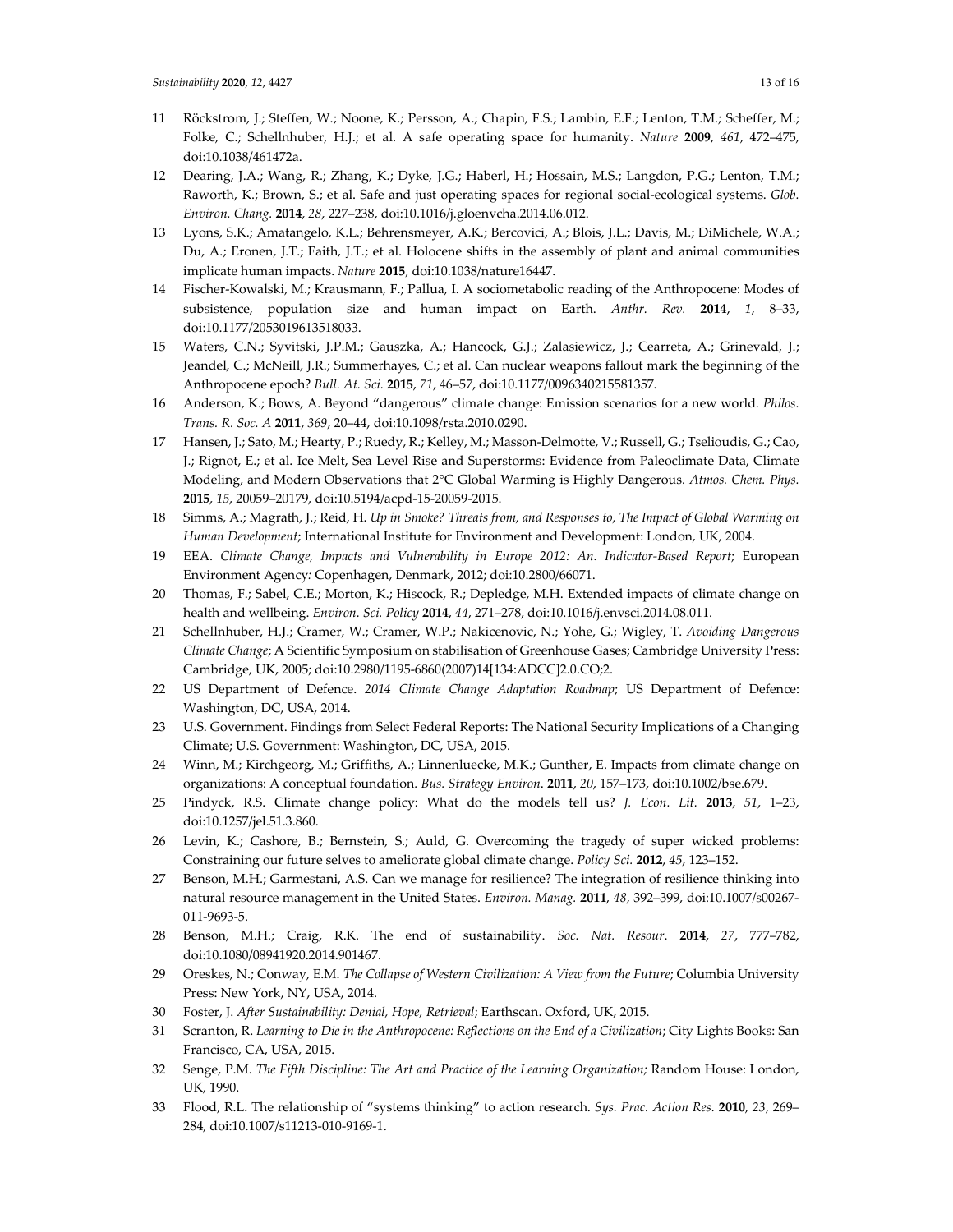- 34 Beer, S. *Diagnosing the System for Organizations*; John Wiley & Sons: Chichester, UK, 1985.
- 35 Lemon, M.; Craig, J.; Cook, M. Looking in or looking out? Top-down change and operational capability, *Hist. Soc. Res.* **2010**, *36*, 143–159.
- 36 Espinosa, A.; Harnden, R.; Walker, J. A complexity approach to sustainability-Stafford *B*eer revisited. *Eur. J. Operat. Res.* **2008**, *187*, 636–651, doi:10.1016/j.ejor.2007.03.023.
- 37 Von Glasersfeld, E. Distinguishing the observer: An attempt at interpreting Maturana. *Zur Biologie der Kognition* **1990**, *8*, 281–295.
- 38 Maturana, H.R.; Poerksen, B. Without the observer there is nothing: A conversation. *Constr. Human Sci.*  **2004**, *9*, 9–18.
- 39 Spencer-Brown, G. *Laws of Form*; Bantam: New York, NY, USA, 1973.
- 40 Von Glasersfeld, E. We can never know what goes on in somebody else's head'. In *The Certainty of Uncertainty: Dialogues Introducing Constructivism*; Poerksen, B., Koeck, A.R., Koeck, W.K., Eds.; Imprint-Academic: Exeter, UK, 2004; pp. 25–45.
- 41 Gunderson, L.H.; Holling, C.S. *Panarchy: Understanding Transformations in Human and Natural Systems*; Island Press: Washington, DC, USA, 2002.
- 42 Elkington, J. 25 Years Ago I Coined the Phrase "Triple Bottom Line". Here's Why it is Time to Rethink It. Harvard Business Review: Brighton, MA, USA, 2018.
- 43 Raworth, K. *Doughnut Economics: Seven Ways to Think Like a 21st-Century Economist*; Random House Business Books: London, UK, 2017.
- 44 Yorque, R.; Walker, B.; Holling, C.S.; Gunderson, L.H.; Folke, C.; Carpenter, S.R.; Brock, W.A. Toward an integrative synthesis. In *Panarchy: Understanding Transformations in Human and Natural Systems*; Gunderson, L.H., Holling, C.S., Eds.; Island Press: Washington, DC, USA, 2002; pp. 419–438.
- 45 Alexander, L.; Allen, S.; Bindoff, N.L.; Bréon, F.M.; Church, J.; Cubasch, U.; Emori, S.; Forster, P.; Friedlingstein, P.N.G., Gregory, J.; et al. Working Group I Contribution to the IPCC Fifth Assessment Report Climate Change 2013: The Physical Science Basis Summary for Policymakers. Stockholm. Available online: http://www.climatechange2013.org/images/report/WG1AR5\_ALL\_FINAL.pdf (accessed on 22 July, 2016).
- 46 Keeney, B.P. *Aesthetics of Change*; The Guildford Press: New York, NY, USA, 1983.
- 47 Code, L. *Ecological Thinking: The Politics of Epistemic Location*; Oxford University Press: New York, NY, USA, 2006.
- 48 Fazey, I.I. Resilience and higher order thinking. *Ecol. Soc.* **2010**, *15*, 22.
- 49 Waters, C. *Adaptive Management of Renewable Resources*; The Blackburn Press: Caldwell, NJ, USA, 1986.
- 50 Gregory, R.; Ohlson, D.; Arvai, J. Deconstructing adaptive management: Criteria for applications to environmental management. *Ecol. Appl.* **2006**, *16*, 2411–2425.
- 51 Holling, C.S.; Meffe, G.K. Command and control and the pathology of natural resource management. *Conserv. Biol.* **1996**, *10*, 328–337.
- 52 Baumer, F.L. *Modern European Thought: Continuity and Change in Ideas, 1600–1950*; Macmillan Publishing Co. Inc.: New York, NY, USA, 1977.
- 53 Ponting, C. *A Green History of the World: The Environment and the Collapse of Great Civilizations*; Sinclair-Stevenson Limited: London, UK, 1991.
- 54 Green, S.; Lemon, M. Perceptual Landscapes in agrarian systems: Degradation processes in North-western Epirus and the Argolid valley, Greece. *Ecumene* **1996**, *3*, 181–199.
- 55 Craik, K. *The Nature of Explanation*; Cambridge University Press: Cambridge, UK, 1967.
- 56 Johnson-Laird, P.N. *Mental Models*; Cambridge University Press: Cambridge, UK, 1983.
- 57 Clarke, B. *Neocybernetics and Narrative*; University of Minnesota Press: Minneapolis, MN, USA, 2014.
- 58 Nielsen, S.N. Second order cybernetics and semiotics in ecological systems—Where complexity really begins. *Ecol. Model.* **2016**, *319*, 119–129, doi:10.1016/j.ecolmodel.2015.08.006.
- 59 Ison, R. *Systems Practice: How to Act. in a Climate-Change World*; Springer: London, UK, 2010.
- 60 Leyland, M.L. An introduction to some of the ideas of Humberto Maturana. *J. Fam. Ther.* **1988**, *10*, 357–374, doi:10.1046/j..1988.00323.x.
- 61 Pask, G. Heinz von Foerster's self organization, the progenitor of conversation and interaction theories. *Syst. Res.* **1996**, *13*, 349–362.
- 62 Dickerson, V.C. Positioning oneself within an epistemology: Refining our thinking about integrative approaches. *Fam. Proc.* **2010**, *49*, 349–368, doi:10.1111/j.1545-5300.2010.01327.x.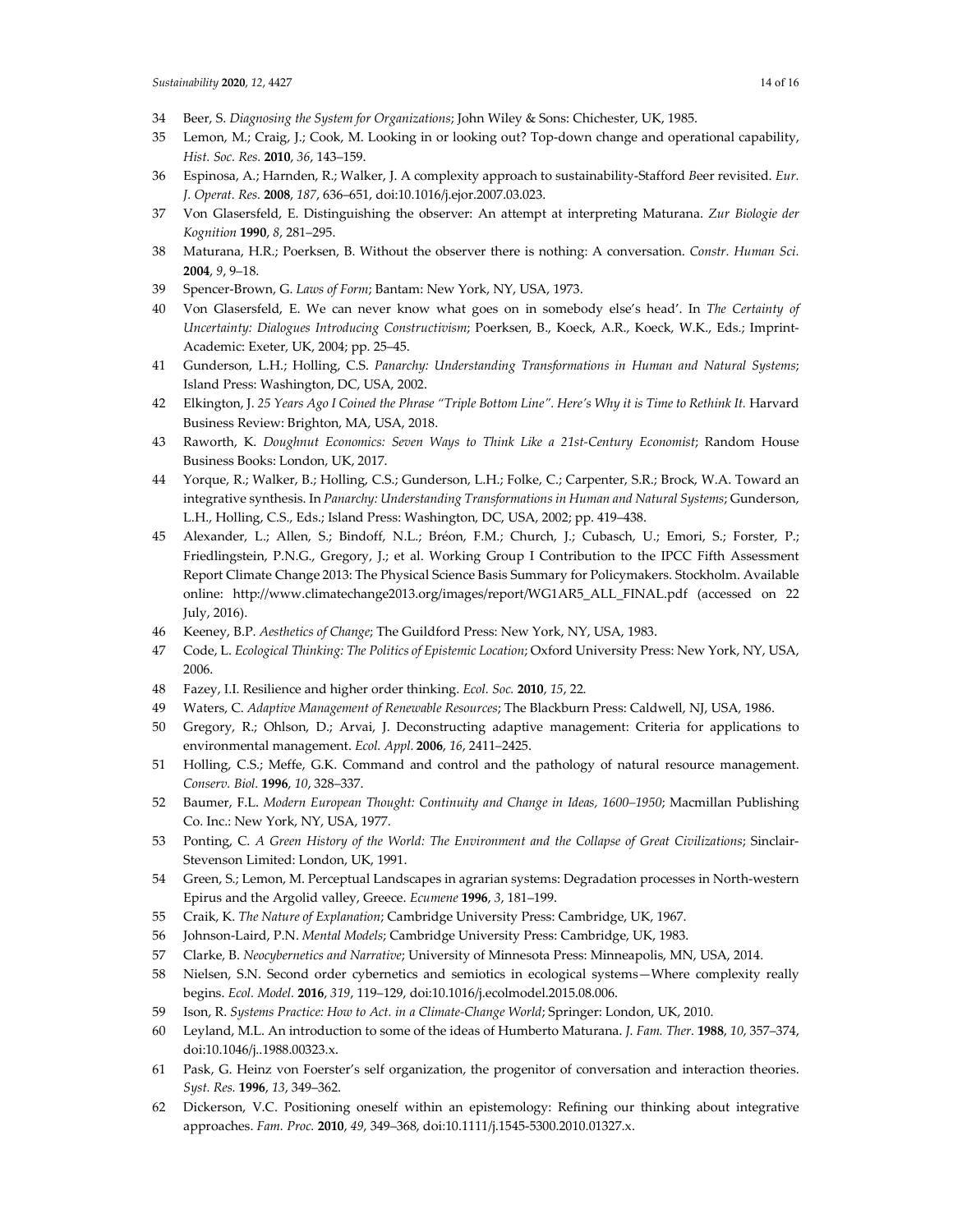- 63 Bonneuil, C.; Fressoz, J.B. *The Shock of the Anthropocene: The Earth, History and Us*; Fernbach, D., Ed.; Verso: London, UK, 2016.
- 64 Holling, C.S. Understanding the complexity of economic, ecological, and social systems. *Ecosystems* **2001**, *4*, 390–405, doi:10.1007/s10021-00.
- 65 Gotts, N.M. Resilience, panarchy, and world-systems analysis. *Ecol. Soc.* **2007**, *12*, 24.
- 66 Garmestani, A.S.; Allen, C.R.; Gunderson, L. Panarchy: Discontinuities reveal similarities in the dynamic system. *Ecol. Soc.* **2009**, *14*, 15.
- 67 Pickett, S.T.A.; McGrath, B.; Cadenasso, M.L.; Felson, A.J. Ecological resilience and resilient cities. *Buil. Res. Inform.* **2014**, *42*, 143–157, doi:10.1080/09613218.2014.850600.
- 68 Carpenter, S.; Walker, B.; Anderies, J.M.; Abel, N. From metaphor to measurement: Resilience of what to what? *Ecosystems* **2001**, *4*, 765–781, doi:10.1007/s10021-001-0045-9.
- 69 Walker, B.; Gunderson, L.; Kinzig, A.; Folke, C.; Carpenter, S.; Schultz, L. A handful of heuristics and some propositions for understanding resilience in social-ecological systems. *Ecol. Soc.* **2006**, *11*, 13.
- 70 Bateson, G. *Mind and Nature: A Necessary Unity*; Bantam: New York, NY, USA, 1979.
- 71 Holling, C.S. Resilience and stability of ecological systems. *Ann. Rev. Ecol. Syst.* **1973**, *4*, 1–23.
- 72 Beilin, R.; Reichelt, N.T.; King, B.J.; Long, A.; Cam, S. Transition landscapes and social networks: Examining on-gound community resilience and its implications for policy settings in multiscalar systems. *Ecol. Soc.*  **2013**, *18*, doi:10.5751/ES-05360-180230.
- 73 Odum, H.T. *Environmental Accounting: Emergy and Environmental Decision Making*; John Wiley & Sons: New York, NY, USA, 1996.
- 74 Anderies, J.M. Embedding built environments in social-ecological systems: Resilience-based design principles. *Build. Res. Inform.* **2014**, *42*, 130–142, doi:10.1080/09613218.2013.857455.
- 75 Geels, F.W. The multi-level perspective on sustainability transitions: Responses to seven criticisms. *Environ. Innov. Soc. Trans*. **2011**, *1*, 24–40, doi:10.1016/j.eist.2011.02.002.
- 76 Hargreaves, T.; Hielscher, S.; Seyfang, G.; Smith, A. Grassroots innovations in community energy: The role of intermediaries in niche development. *Glob. Environ. Change* **2013**, *23*, 868–880, doi:10.1016/j.gloenvcha.2013.02.008.
- 77 Dale, A.; Ling, C.; Newman, L. Community vitality: The role of community-level resilience adaptation and innovation in sustainable development. *Sustainability* **2010**, *2*, 215–231, doi:10.3390/su2010215.
- 78 Chandra, A.; Acosta, J.; Meredith, L.S.; Sanches, K.; Stern, S.; Uscher-Pines, L.; Williams, M.; Yeung, D. *Understanding Community Resilience in the Context of National Health Security A Literature Review*; RAND Health: Washington, DC, USA, 2010.
- 79 Chaffin, B.C.; Gosnell, H.; Cosens, B.A. A decade of adaptive governance scholarship: Synthesis and future directions. *Ecol. Soc.* **2014**, *19*, doi:10.5751/ES-06824-190356.
- 80 Folke, C.; Carpenter, S.; Walker, B.; Scheffer, M.; Elmqvist, T.; Gunderson, L.; Holling, C.S. Regime Shifts, Resilience, and Biodiversity in Ecosystem Management. *Annu. Rev. Ecol. Evol. System.* **2004**, *35*, 557–581, doi:10.1146/annurev.ecolsys.35.021103.105711.
- 81 Walker, B.H.; Carpenter, S.R.; Rockstrom, J.; Peterson, G.D. Drivers, "slow" variables, "fast" variables, shocks, and resilience. *Ecol. Soc.* **2012**, *17*, 30, doi:10.5751/ES-05063-170330.
- 82 Nelson, D.R.; Adger, W.N.; Brown, K. Adaptation to Environmental Change: Contributions of a Resilience Framework. *Annu. Rev. Environ. Resour.* **2007**, *32*, 395–419, doi:10.1146/annurev.energy.32.051807.090348.
- 83 Prigogine, I.; Stengers, I. *Order Out of Chaos: Man's New Dialogue with Nature*; Flamingo: London, UK, 1985.
- 84 Levin, S. *Fragile Dominion: Complexity and the Commons*; Perseus Publishing: Cambridge, MA, USA, 1999.
- 85 Linke, S.; Jentoft, S. Exploring the phronetic dimension of stakeholders' knowledge in EU fisheries governance. *Marine Policy* **2014**, *47*, 153–161, doi:10.1016/j.marpol.2013.10.010.
- 86 Wilson, E.O. *The Meaning of Human Existence*; Liveright: New York, NY, USA, 2015.
- 87 Park, S.E.; Marshall, N.A.; Jakku, E.; Dowd, A.M.; Howden, S.M.; Mendham, E.; Fleming, A. Informing adaptation responses to climate change through theories of transformation. *Glob. Environ. Change* **2012**, *22*, 115–126, doi:10.1016/j.gloenvcha.2011.10.003.
- 88 Greenwood, D.J.; Levin, M. *Introduction to Action Research: Social Research for Social Change*; Sage Publications: Thousand Oaks, CA, USA, 1998.
- 89 Argyris, C.; Schön, D. *Organizational Learning: A Theory of Action Perspective*; Addison-Wesley Publishing Company: Cambridge, MA, USA, 1978.